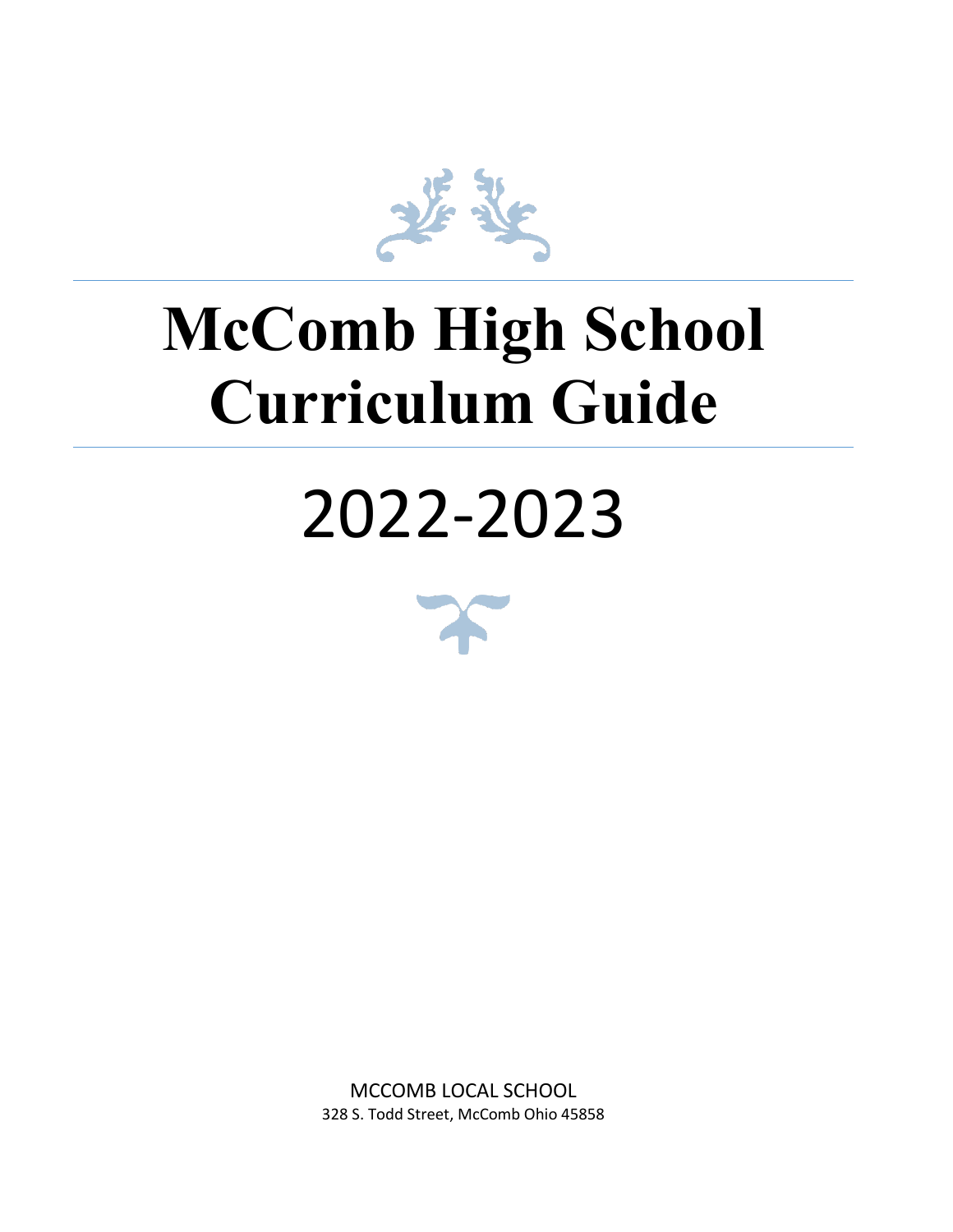#### **TABLE OF CONTENTS**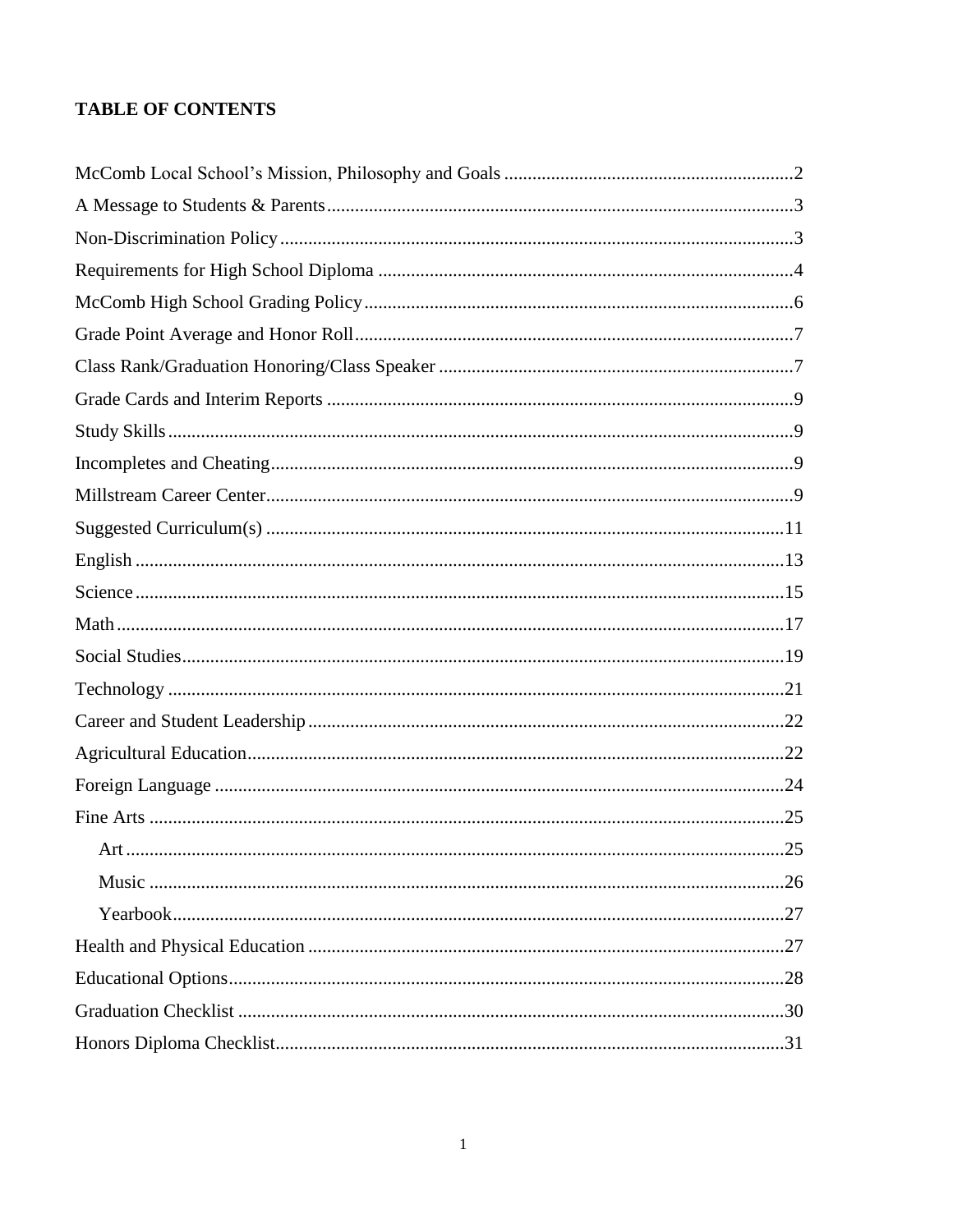# **MISSION FOR MCCOMB LOCAL SCHOOL**

The McComb Local School District is dedicated to creating a partnership where school, family, and community work together. We will provide the curriculum, instruction, and intervention necessary to develop all students to their fullest potential as confident, continual learners and future productive community members within a safe and supportive environment. We must all work collaboratively to meet the needs of a diverse student population as we strive for social, emotional, and academic growth within our students.

# **MCCOMB HIGH SCHOOL PHILOSOPHY**

We, the faculty of McComb High School, believe the community should provide for the physical facilities, the instruction, and guidance in a curriculum that will enable the student to grow intellectually, morally, physically, and socially. These goals can be accomplished through cooperation among community, administrators, teachers, and students.

We believe that self-discipline is a result of learning to follow rules and regulations in any situation. This requires mutual respect between individuals for the rights of others regardless of race, religion, gender, and physical handicaps.

We believe that a successful educational environment consists of four segments. These components include: motivated teachers competent in their respective fields, disciplined students ready to accept the challenges of the educational process, parents and guardians who have made education a priority in their homes by understanding and supporting the educational process, and an administration and board of education to provide the guidance needed to achieve this philosophy and these goals.

# **MCCOMB HIGH SCHOOL GOALS**

To provide opportunities for:

- 1. Mastery of fundamental subjects, such as reading, writing, science, citizenship, and arithmetic.
- 2. The development of physical fitness and personal hygiene.
- 3. The development of basic and vocational skills needed to meet the requirements of a career in today and tomorrow's job market.
- 4. Guidance to the high school student enabling him/her to have a career that is both successful and satisfying.
- 5. Developing a system of values and a set of behavioral traits essential for self-discipline and ethical character.
- 6. Preparing the student for responsible citizenship on local, state, federal, and world levels by drawing from historical events and experiences, as a basic foundation to deal with future problems.
- 7. Social development in any environment such as home, school, and community.
- 8. The development of knowledge and skills necessary for worthy use of leisure time.
- 9. Extra-curricular activities where students can learn to work as a team and expand individual talents and skills.
- 10. Increasing the students' awareness of the environment, the human needs which shape it, and their responsibilities in doing so.
- 11. Computer literacy and skill development.
- 12. The use of media in the pursuit of media knowledge.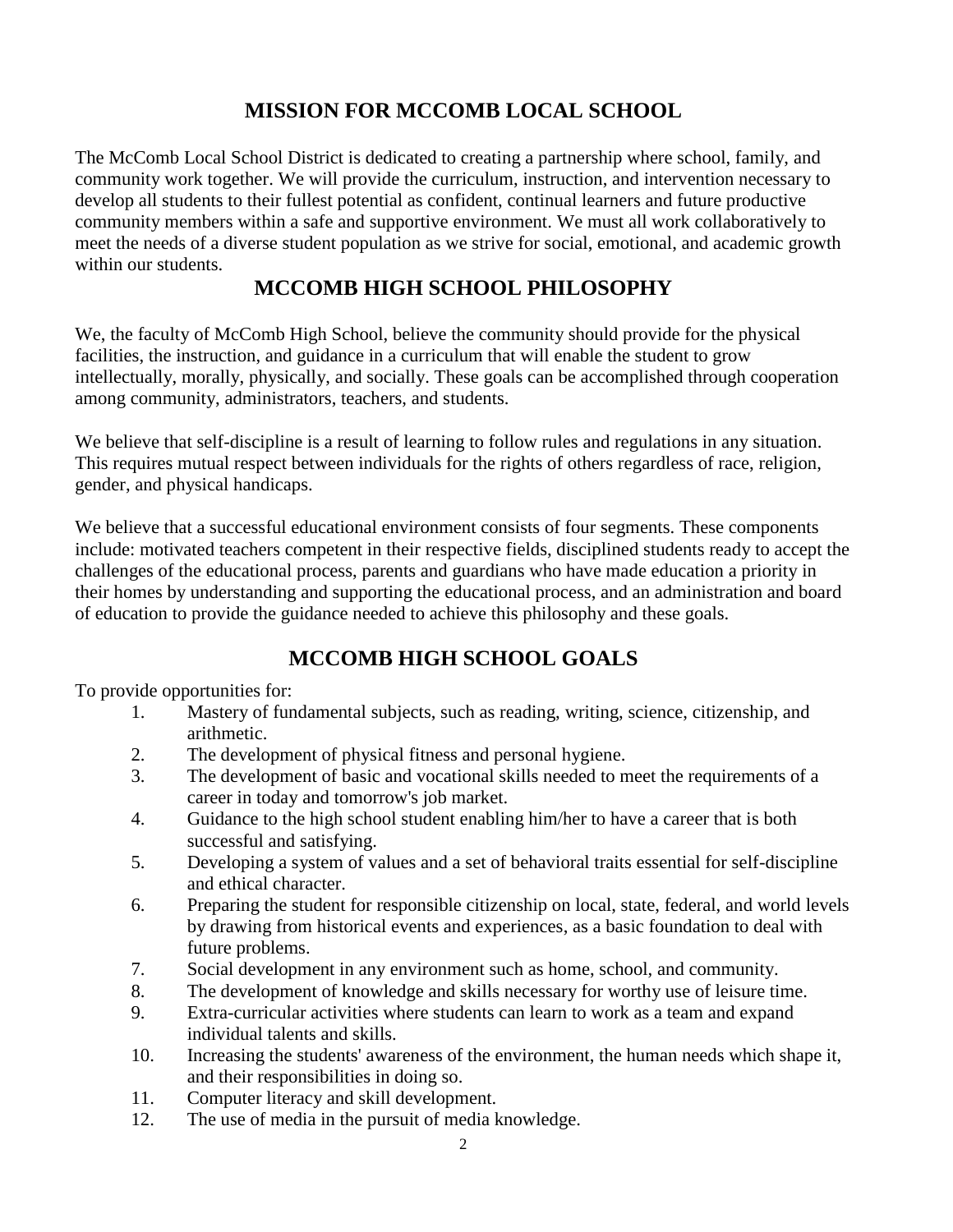# **A MESSAGE TO STUDENTS AND PARENTS**

This curriculum guide has been developed to provide information, which will allow each student at McComb High School to choose a suitable high school program of study. This program should be done as a combined effort of the student, the parents, the school counselor, and the faculty. Through the proper selection of courses, you can be assured that school will be more "interesting and meaningful to you." A properly selected program of study will help you, the student; gain satisfaction and happiness in your high school career. The time to plan for any important endeavor is before it begins. The following suggestions will help you select an appropriate program.

- 1. Consider the basic courses that must be taken to meet the minimum McComb High School graduation requirements.
- 2. Review your future career plans and the things that interest you now and try to take courses that will increase your knowledge in your career and interest areas.
- 3. Discuss with your teachers the courses that they suggest you take next year.
- 4. Be realistic about your ability and aptitude to do various types of high school work. Discuss with the school counselor the results of various achievement and aptitude tests you have taken to find out where your strengths and weaknesses are in relation to courses for which you are considering registration.
- 5. The grades that you have earned in the past need to be considered. For example, if you did not earn at least a "B" in Biology, you might have a lot of difficulty if you sign up for Anatomy and Physiology.

# **NONDISCRIMINATION POLICY**

McComb High School does not discriminate against any student on the basis of sex, race, or ability. Curriculum, counseling practices, testing, treatment of students and all extracurricular activities are available to students on a non-prejudicial basis.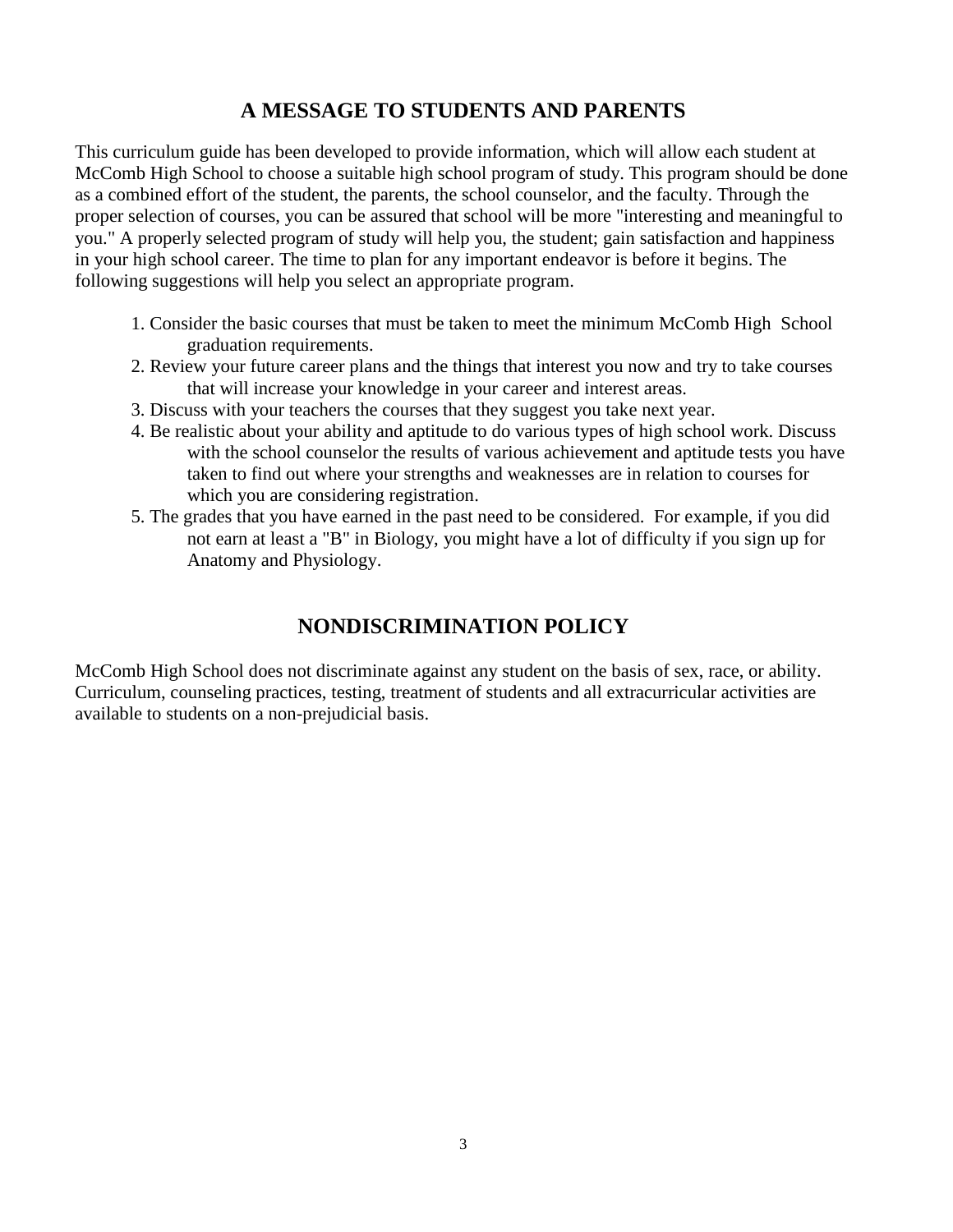# **REQUIREMENTS FOR HIGH SCHOOL DIPLOMA**

| English                   | 4 credits                              |
|---------------------------|----------------------------------------|
| Mathematics               | 4 credits                              |
| <b>Social Studies</b>     | 3 credits                              |
| Science                   | 3 credits                              |
| Health                    | $1/2$ credit (one semester)            |
| <b>Physical Education</b> | $1/2$ credit (two semesters)           |
| Electives                 | 5 credit (1 Fine $Art + 4$ additional) |

Twenty (20) credits are required for graduation. Some additional elective courses may be required for McComb students but are not listed above as a graduation requirement, such as completion of computer technology, student leadership and personal wellness. These courses are important electives that contribute to the well-rounded development of our students.

Students will also be required to take end-of-course exams in the following subjects: Algebra 1, Geometry, Biology, American History and American Government, and English 10.

The Ohio Department of Education Graduation has set requirements in regards to proficient scores on state testing as well as required readiness seals. The graduation requirements for the Class of 2023 and beyond can be found: <http://education.ohio.gov/Topics/Ohio-s-Graduation-Requirements>

Students in the graduating class of 2023 and beyond must do the following in order to earn their diploma:

- 1. **Cover the Basics** by earning a minimum of 20 credits in specified subjects and take the required state tests.
- 2. **Show Competency** by earning a passing score on Algebra I and English II tests.
- 3. **Show Readiness** by earning two diploma seals (one of which must be Ohio-designed).
	- OhioMeansJobs Readiness Seal (Ohio)
	- Industry-Recognized Credential Seal (Ohio)
	- College-Ready Seal (Ohio)
	- Military Enlistment Seal (Ohio)
	- Citizenship Seal (Ohio)
	- Science Seal (Ohio)
	- Honors Diploma Seal (Ohio)
	- Seal of Biliteracy (Ohio)
	- Technology Seal (Ohio)
	- Community Service Seal (Local)
	- Fine and Performing Arts Seal (Local)
	- Student Engagement Seal (Local)

More detailed information about the graduation seals can be found on the Ohio Department of Education and the McComb High School Website.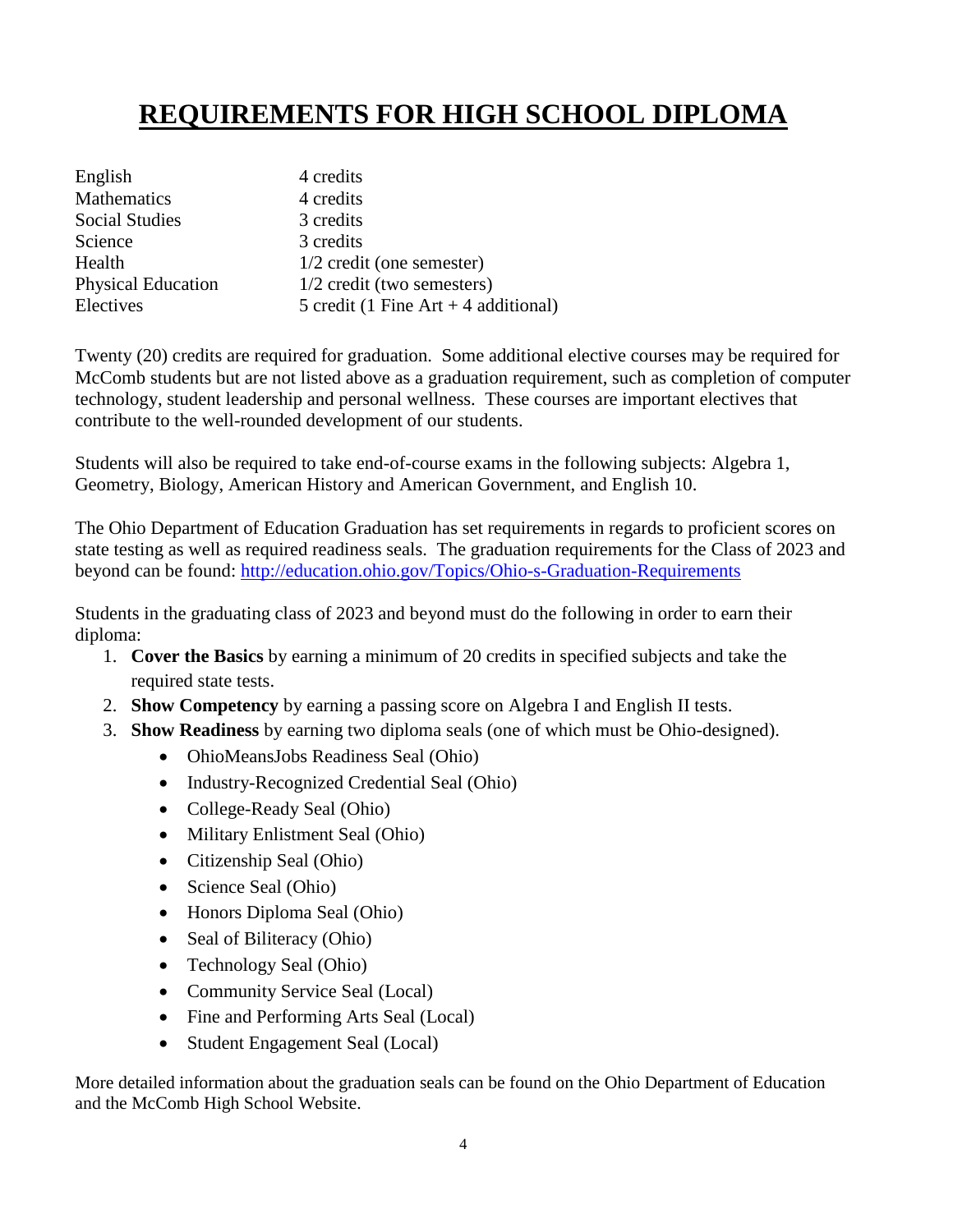No student is permitted to have more than one study hall per day, unless approved by principal/counselor. **The final responsibility for the pupil's progress toward graduation lies with the parent and pupil.** Educational options, summer school, correspondence courses, and tutoring information are available from the school counselor. Any student who wishes to participate in the graduation ceremony must pass all of their classes 2<sup>nd</sup> semester of their senior year in order to be eligible for graduation. The honor of participating in graduation may be revoked at the discretion of the high school principal based on student behavior, attendance or incomplete of graduation requirements.

A student who completes a secondary school curriculum through their senior year may earn the following:

- 1. **Standard Diploma**--student successfully completes the curriculum of any high school and completes all parts of ODE's additional requirements.
- 2. **Diploma with Honors--**student completes all ODE requirements and meets at least seven of the eight criteria listed in this paragraph for the college preparatory curriculum. A student shall not be required to meet more than the specified number of criteria, nor shall any student be required to meet any one specified criteria.
	- a. Earn four credits of English
	- b. Earn at least four credits of mathematics which shall include algebra I, algebra II, geometry and another higher level course, or a four-year sequence of courses which contains equivalent content;
	- c. Earn four credits of science, including 2 units of an advanced science
	- d. Earn four credits of social studies
	- e. Earn either three credits of one foreign language or two credits of two foreign languages
	- f. Earn one credit of fine arts
	- g. Maintain an overall high-school grade point average of at least 3.5 on a four point scale up to the last grading period of the senior year; or
	- h. Obtain a composite sc ore of twenty-seven on the American College Testing program (ACT) test or an equivalent composite score on the Scholastic Assessment Tests (SAT)
- 3. **A Diploma with Honors Career Technical Pathway--**The student who completes an intensive Career-Technical Education Pathway must meet at least seven of the following eight criteria:
	- a. Earn four credits of English;
	- b. Earn at least four credits of mathematics which shall include algebra I, algebra II, geometry and another higher level course, or a four-year sequence of courses which contains equivalent content;
	- c. Earn at least four credits of science, including two advanced sciences;
	- d. Earn four credits of social studies;
	- e. Earn four credits in a career-technical education program that leads to an industry-recognized credential, results in an apprenticeship or is part of an articulated career pathway, which can lead to post secondary credit. If the student's program design does not provide for any of these outcomes, then the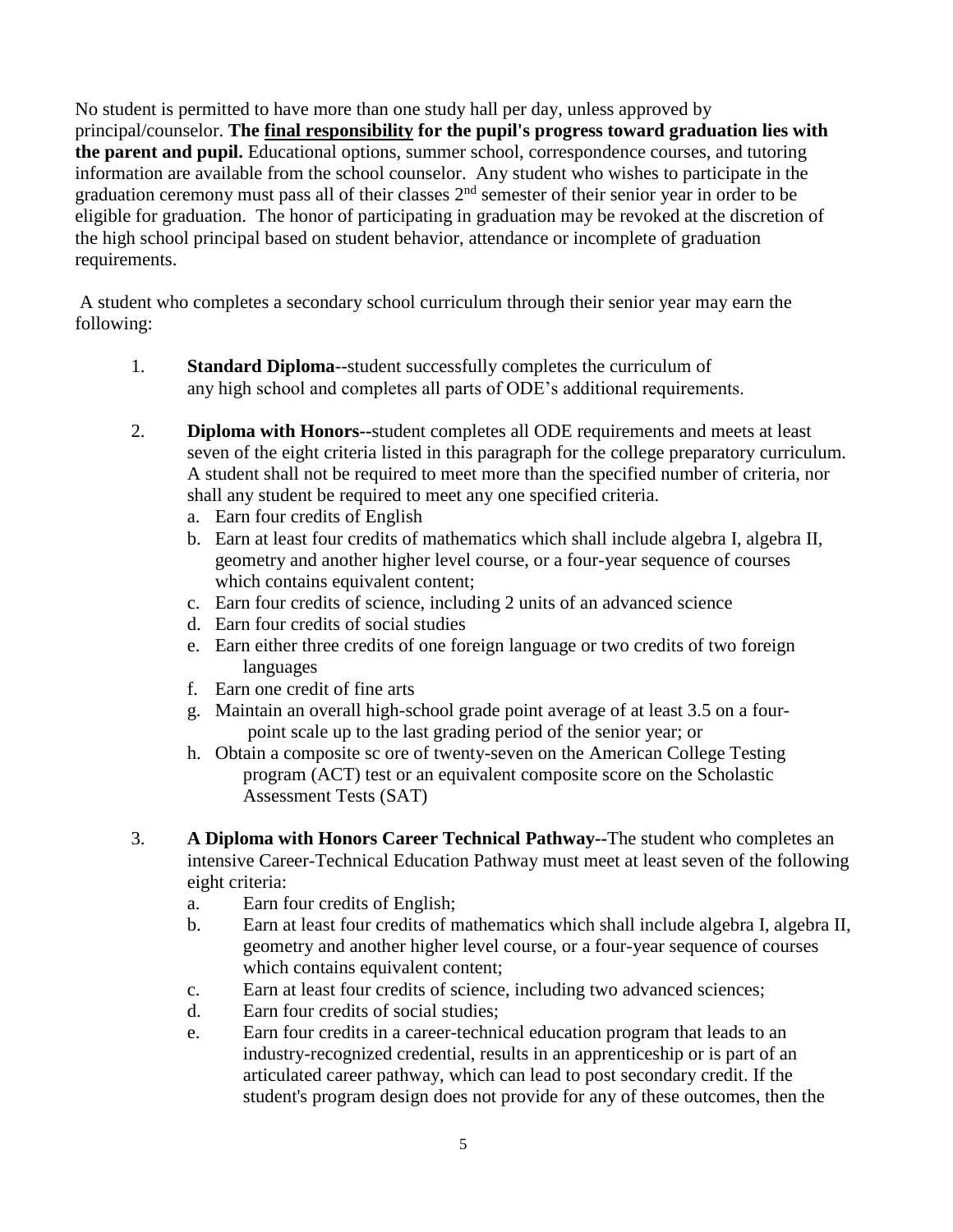student must achieve the proficiency benchmark established for the applicable Ohio career-technical competency assessment or the equivalent;

- f. Achieve the proficiency benchmark established for the Ohio Career-Technical Competency Assessment (available at [http://www.webxam.org/info\\_docs.asp\)](http://www.webxam.org/info_docs.asp) or equivalent assessment aligned with state-approved and industry validated technical standards;
- g. Maintain an overall high school grade point average of at least 3.5 on a 4.0 scale up to the last grading period of the senior year; or
- h. Obtain a composite score of 27 on the American college testing service's ACT assessment (excluding the optional writing test) or a combined score of 1210 on the college board's SAT verbal and mathematics sections (excluding the score obtained on the required writing section).

# **MCCOMB HIGH SCHOOL GRADING POLICY**

#### I. Nine Weeks Grades

- A. Instructors may use a nine-week grading policy they feel best meets the requirements of their subject area. Each teacher's grading policy must be submitted in writing to the High School Principal. It is recommended that a course syllabus be given to your students explaining your grading policy and procedures.
- B. All nine week grades will be placed on the grade sheets as a percentage equivalent based on the following scale: (Percents are recorded as whole numbers only; decimals will not be rounded).
	- $90-100 = A$  $80-89 = B$  $70-79 = C$  $60-69 = D$  $0-59$  = F (Failure) I - Incomplete (See Instructor for make-up work)

#### II. Averaging Semester Grades

Each 9 week grading period will count towards 50 percent of a student's grade for the semester. To compute: Add the percentage earned for the two grading periods and divide by 2. A semester average of an F will result in NO credit earned for the semester. Grades will not be averaged for the entire year unless it is a college credit plus course taken at McComb.

#### III. Averaging Yearly Grades

The only class(es) which will have yearly grades are our College Credit Plus courses offered at McComb through dual enrollment. Those classes include College Algebra (MTH 170), College Trigonometry (MTH 173), College Statistics (MTH 213), Life-An Intro to Biology (BIO 101) and Human Anatomy and Physiology (BIO 121). Each grading period will count 25 percent. To compute: Add the percents of the four grading periods and then divide by 4.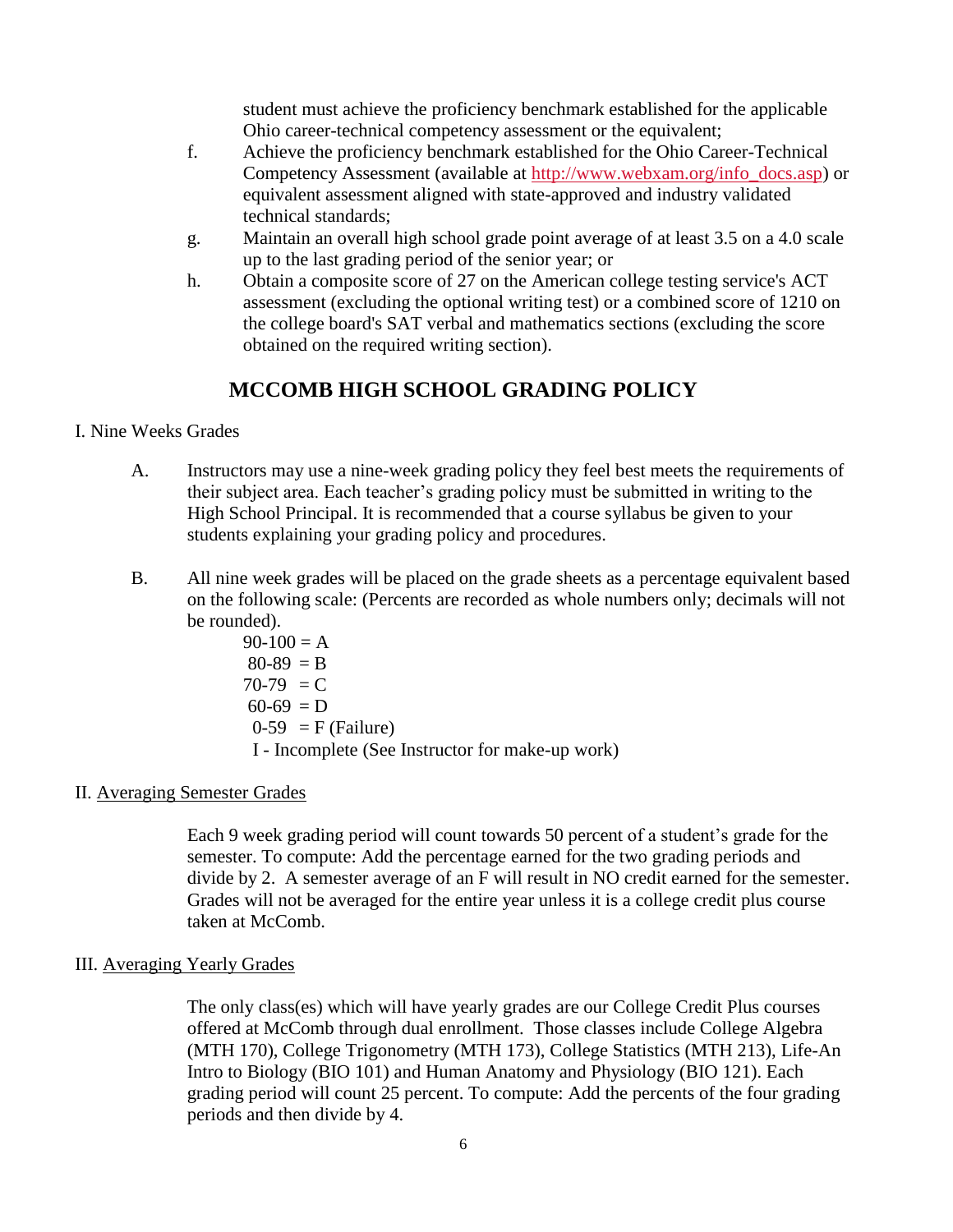#### IV. Transfer of Grades

- A. Grades transferred from another school system will be converted to the McComb High School grading policy as outlined in I, II, and III above.
- B. The letter grades earned at affiliated special program schools, such as the Millstream Career Cooperative, will be retained as letter grades on the report cards.

# **GRADE POINT AVERAGE AND HONOR ROLL**

Each student's GPA (grade point average) will be computed at the end of each semester and all courses taken will be counted into the average. College credit plus yearlong classes that are taken at McComb will not be calculated into a student's GPA until the end of the year when grades are finalized. In calculating GPA, letter grades have the following numerical value: A-4 points, B-3 points, C-2 points, D-1 point, and F-0 points.

Two honor rolls will be published at the end of each grading period. The all "A" honor roll will exclusively list only those students who have earned A's in all their courses. The "A-B" honor roll will list all students who have earned all A's or B's. No student will be listed on this honor roll with the grade of C or lower. Students who have an "incomplete" in a course will not be listed on the honor roll. A student must carry five credits (a full-time student) to be considered for the honor roll.

# **CLASS RANK/GRADUATION HONORING/CLASS SPEAKER**

Graduation recognition and honors are based on a system better aligned with the ideals of university admissions and workplace expectations. Academic ranking will be determined using a system of factors that includes GPA, course selections that include advanced study in several content areas, College Credit Plus participation and general electives, ACT score, and service hours' requirement. Students can earn the designation into the following three categories based on the specific criteria noted below. Students who do not meet all of the requirements of the highest designation will be considered for the next designation. Panther Academy students will not be eligible to earn this designation unless specifically approved by administration due to extenuation circumstances.

Please note: Deadline for the final submission of criteria will be May 1st of the graduation year. Class rank will be determined strictly by GPA and transcripts will reflect rank based solely on GPA at the end of each semester. Students with the same GPA will have the same numerical rank.

#### Graduation Honors for the Class of 2023 and Beyond:

#### Summa Cum Laude

- 3.75 minimum grade point average
- ACT score 24+
- Completion of 2 College Credit Plus courses
- 4 units of English (2 of which must be considered "Advanced"/CP or CCP)
- 4 units of Math (Alg I, Geometry, CP Alg II or equivalent, and 1 advanced beyond Alg II)
- 4 units of Science (2 of which must be Chemistry, Physics or another advanced Science)
- 3 units of the same foreign language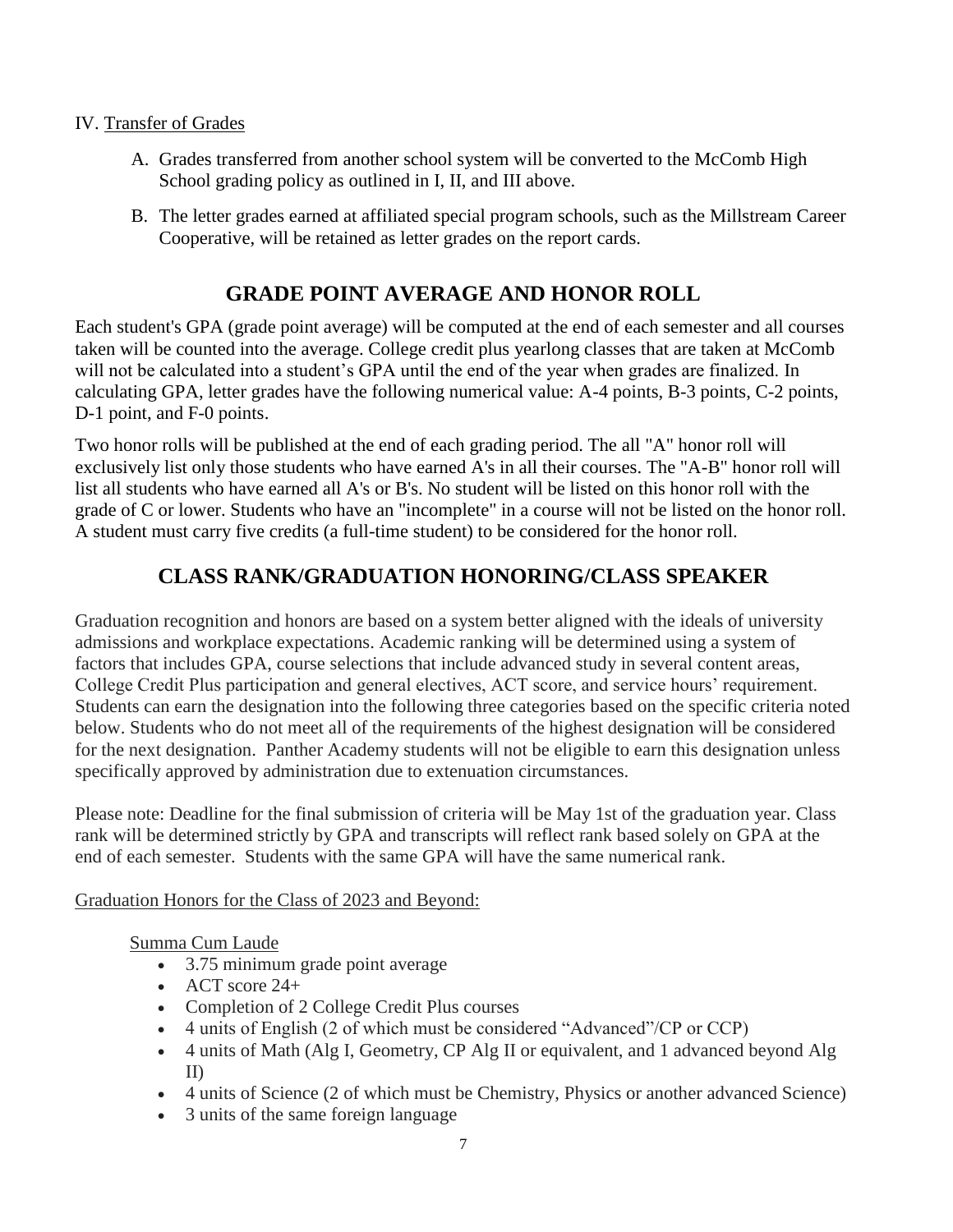- 4 units of Social Studies
- 1 credit in the fine arts
- $\frac{1}{2}$  Physical Education and  $\frac{1}{2}$  Health
- 2 additional credits from Math, Science, Social Studies, or elective offerings.
- 120 service hours (collected over the course of 4 years)

#### Magna Cum Laude

- 3.50 minimum grade point average
- ACT score of 22+
- Completion of 1 College Credit Plus course
- 4 units of English (1 of which must be considered "Advanced"/CP or CCP)
- 4 units of Math (Alg I, Geometry, CP Algebra II or another advanced math equivalent)
- 4 units of Science (2 of which must be Chemistry, Physics or another advanced Science)
- 3 units of the same foreign language
- 4 units of Social Studies
- 1 credit in the fine arts
- $\frac{1}{2}$  Physical Education and  $\frac{1}{2}$  Health
- 2 additional credits from Math, Science, Social Studies, or elective offerings.
- 100 service hours (collected over the course of 4 years)

#### Cum Laude

- 3.25 minimum grade point average
- ACT score of 20+
- 4 units of English
- 4 units of Math (including Alg I, Geometry, Alg II)
- 4 units of Science
- 3 units of the same foreign language
- 4 units of Social Studies
- 1 credit in the fine arts
- $\frac{1}{2}$  Physical Education and  $\frac{1}{2}$  Health
- 2 additional credits from Math, Science, Social Studies, or elective offerings.
- 50 service hours (collected over the course of 4 years)

As we transition to this new way of honoring our students for their accomplishments, the following will be the prorated service requirements for the upcoming graduating classes. We will also continue to recognize a Valedictorian and Salutatorian for the Class of 2023 only and then transition solely to this new honoring system.

Summa Cum Laude: Class of 2023 (30hrs), Class of 2024 (60hrs), Class of 2025 (90hrs) Magna Cum Laude: Class of 2023 (25hrs), Class of 2024 (50hrs), Class of 2025 (40hrs) Cum Laude: Class of 2023 (15hrs), Class of 2024 (25hrs), Class of 2025 (35hrs)

Graduation Speaker: Any senior who has met the requirements of a high school diploma and will be participating in graduation will be permitted to submit a speech for the opportunity to speak at graduation. A committee composed of the senior class advisor(s), the high school principal and the school counselor will determine which 1-2 student(s) will earn the honor of being class speaker depending on the quality and content of the submitted speech.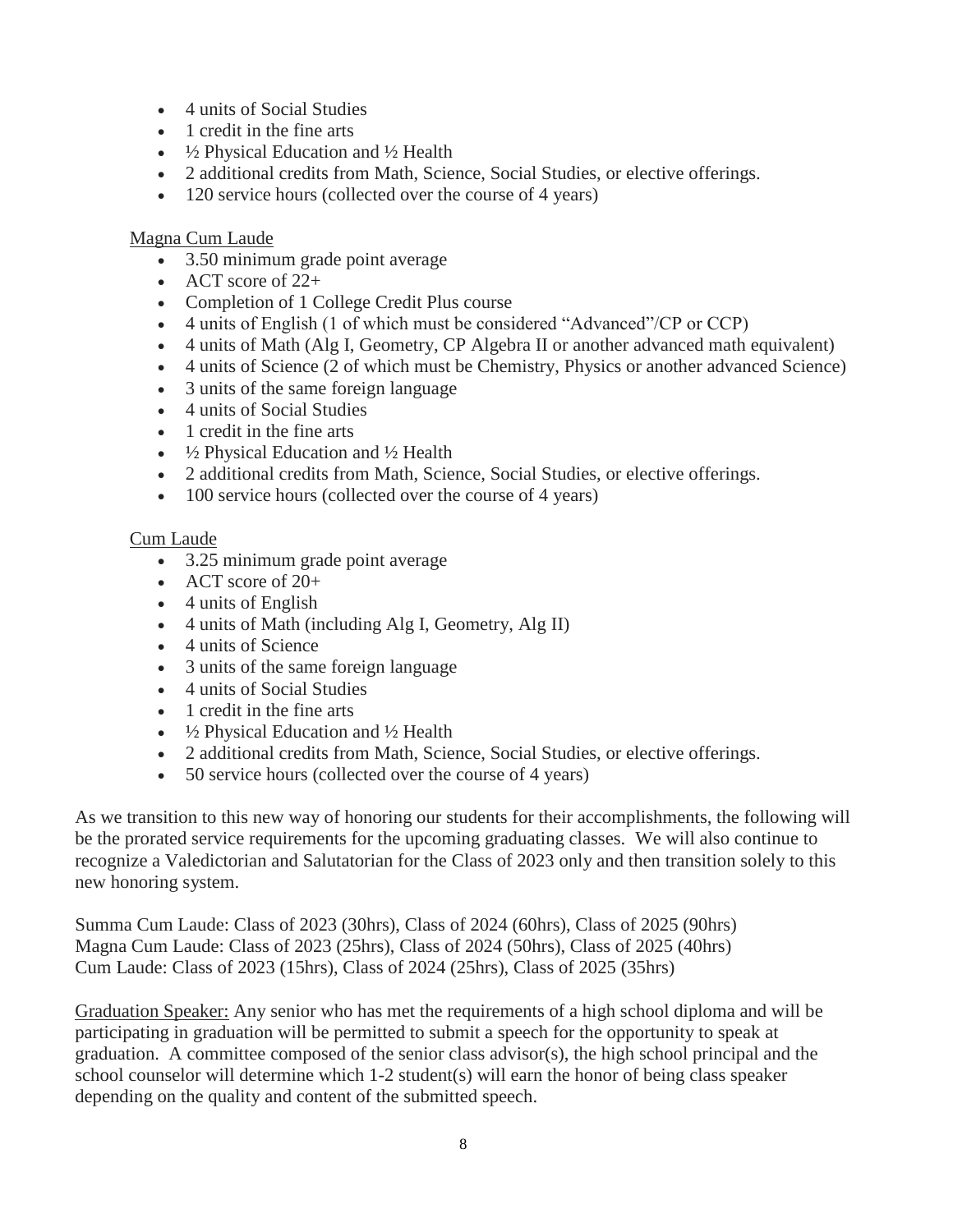# **GRADE CARDS AND INTERIM REPORTS**

Grade cards will be available online one week after the grading period ends. Interim Reports will be available in the middle of each nine-week grading period. These reports will reflect middle of the grading period progress.

# **STUDY SKILLS**

We strongly recommend that all students spend a minimum of one half hour of homework/study time (five days a week) on each academic subject pursued. If you have no studying to do in order to complete this 2 1/2 hour time frame, you should read a good book!

Things you can do in addition to specified homework assignments includes but are not limited to:

- 1. Rewriting classroom lecture notes, or lab reports.
- 2. Checking lecture notes while they are still fresh in your mind. In terms of understanding material, one hour spent as soon after a lecture as possible is worth several hours a few days later.
- 3. Outlining an English or Science chapter to review for a quiz or chapter test.
- 4. Rethinking, e.g. foreign language vocabulary words by making up English sentences and transcribing them into the foreign language.
- 5. Reviewing, for example reviewing the theorems in geometry so one knows them verbatim and can apply them to problems not previously assigned.
- 6. Getting a good night's sleep before a test—no cramming! Research indicates that sleep aids in sealing in information.
- 7. If there isn't any studying to do—READ!!

If you need additional material or help with study skills, see the school counselor for additional help.

# **INCOMPLETES AND CHEATING**

It should be noted by parents, students and faculty that cheating is an academic issue of moral and ethical concern. Instructors will not tolerate cheating to improve grades.

Grades of incomplete will be given only to students who have been absent due to illness. All other reasons for not completing required work by the completion of the grading period will result in a grade of F for the incomplete work

# **MILLSTREAM CAREER CENTER**

McComb High School juniors and seniors have the option of attending the career technical and vocational education programs at Millstream Career and Technology Center. You are still considered a McComb student and will graduate with your own class at MHS.

As a sophomore you will be informed in more detail about the classes that are offered at Millstream. You will have the opportunity to visit the programs at Millstream and then make the decision whether to request enrollment in the program. To be eligible to attend Millstream, a student should be passing all  $9<sup>th</sup>$  and  $10<sup>th</sup>$  grade required classes, have good attendance, and have an accumulate GPA of at least 2.0 (2.5 for College Prep classes).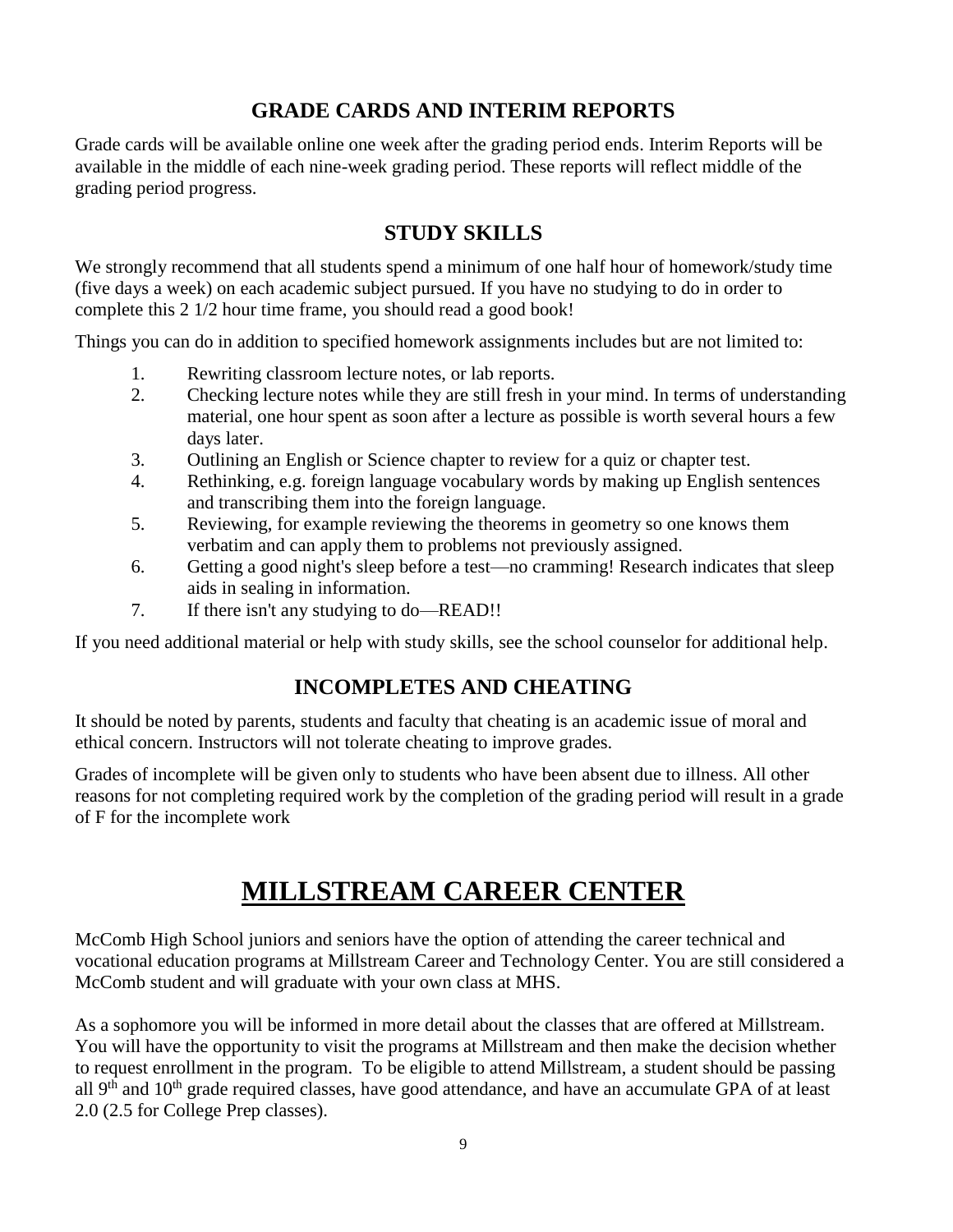**College Prep Education** is designed to prepare students for college in a high tech career. College Prep classes include:

Computer Networking & Cybersecurity Engineering & CAD Technologies Computer Programming Media Productions and Visual Design Marketing Health Professions Teaching Professions

**Vocational Education** is designed to prepare students to seek further education at a technical school, become a member of an apprenticeship program, enter employment immediately upon graduation. Vocational classes include:

#### **Business and Management Industrial and Engineering**

Computer Networking & Cybersecurity Automotive Technology **Computer Programming Construction Skills** Marketing Welding Technology

#### **Human Resources Career Cluster**

 Cosmetology Culinary Arts Hospitality and Restaurant Services Job Training Coordinating

Training in each program consists of related classroom instruction and practical job experience aimed at developing the knowledge and skills required for job success.

Millstream can prepare you for some of the approximately eighty percent of the occupations in the United States that require less than a four-year college degree. Within each of the vocational areas of training, there are many related occupations that a person would be qualified to perform.

Leadership in Vocational Education is provided through membership and participation in the following clubs: Distributive Education Clubs of America (DECA), Office Education Association (OEA), Vocational Clubs of America (VICA), Future Farmers of America (FFA), Business Professionals of America, and Home Economics Related Occupations (FHA-HERO).

Attendance at Millstream will not affect practices or participation in sports at McComb and transportation to and from Millstream is provided by McComb Schools. A decision to attend Millstream will reduce elective course selections at McComb. Depending on the program, up to 3 credits per year can be earned at Millstream. Students may have the option of taking college prep English at Millstream as well. All other required classes for graduation will be scheduled at McComb.

Each year Millstream gets minimum student enrollment numbers that are needed to offer a program. Students may need to select an alternate educational program in case their area of study is eliminated.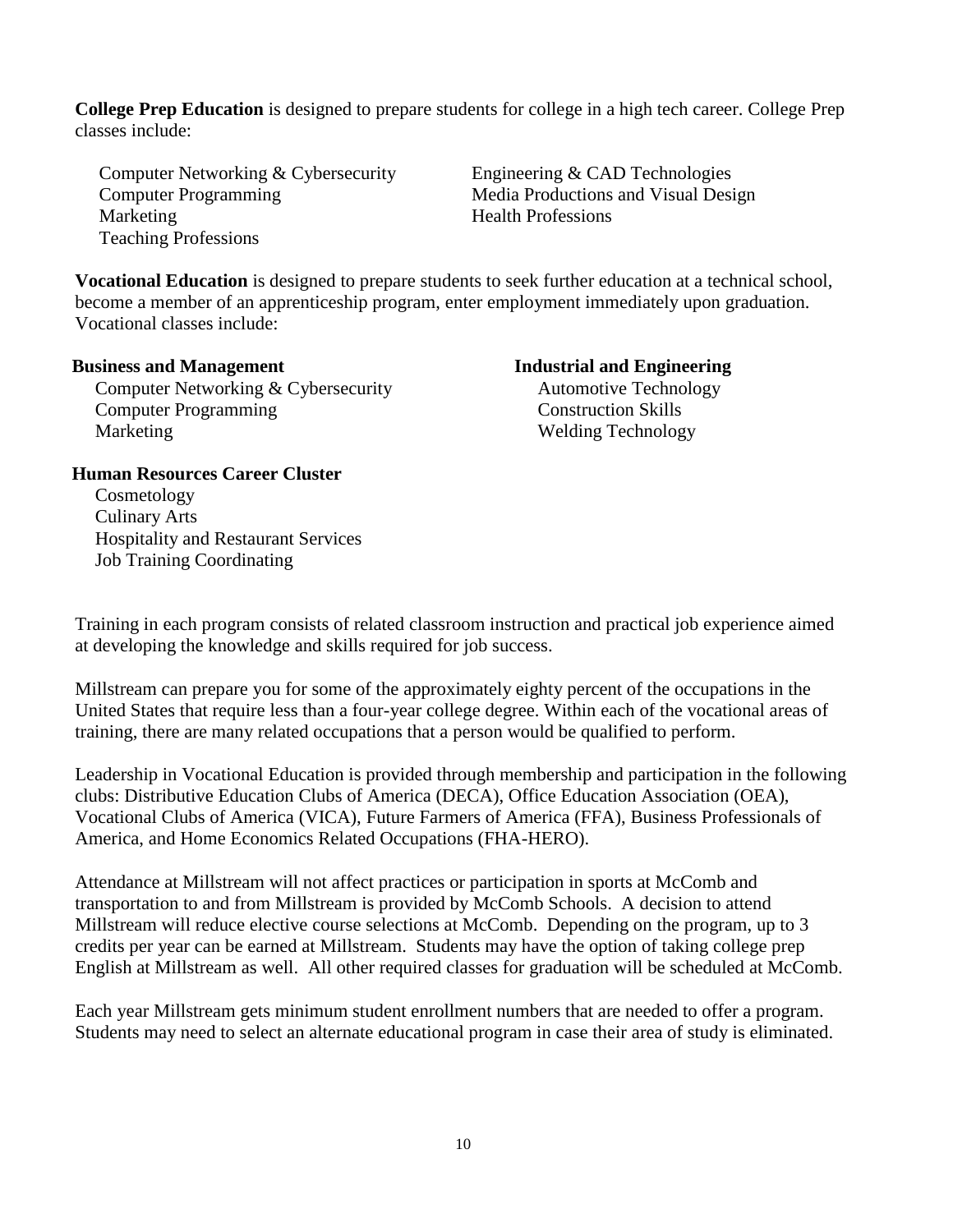# **SUGGESTED CURRICULUM**

Electives taken should represent as broad a spectrum as possible.

## **COLLEGE PREPARATORY FOR A FOUR-YEAR DEGREE**

| <b>FRESHMAN</b><br>CP English 9<br><b>Physical Science</b><br>Algebra I or Geometry<br>US History I/World History<br>CPT 1250 Computer Tech<br>Phys. Ed. (1 semester)<br>Foreign Language<br>Electives | <b>CREDIT</b><br>1/4<br>$1-2$ | <b>JUNIOR</b><br>CP English 11<br>Chemistry<br>(CP) Algebra II or MTH 170<br>Foreign Language<br>Electives* | <b>CREDIT</b><br>$3-4$ |
|--------------------------------------------------------------------------------------------------------------------------------------------------------------------------------------------------------|-------------------------------|-------------------------------------------------------------------------------------------------------------|------------------------|
| <b>SOPHOMORE</b>                                                                                                                                                                                       | <b>CREDIT</b>                 | <b>SENIOR</b>                                                                                               | <b>CREDIT</b>          |
| CP English 10                                                                                                                                                                                          |                               | CP English 12                                                                                               |                        |
| <b>Biology</b>                                                                                                                                                                                         |                               | Physics, BIO 101, BIO 121                                                                                   |                        |
| Geometry or (CP) Algebra II                                                                                                                                                                            |                               | MTH 170, MTH 213                                                                                            |                        |
| <b>US History II</b>                                                                                                                                                                                   |                               | Government                                                                                                  |                        |
| <b>Student Leadership</b>                                                                                                                                                                              | $\frac{1}{2}$                 | Electives*                                                                                                  | $3-4$                  |
| <b>Personal Wellness</b>                                                                                                                                                                               | $\frac{1}{2}$                 |                                                                                                             |                        |
| Foreign Language                                                                                                                                                                                       |                               |                                                                                                             |                        |
| Electives                                                                                                                                                                                              | $1 - 2$                       |                                                                                                             |                        |

\*Some suggested electives for the college bound student may be Psychology/Sociology, Creative Writing/Speech and Debate, or any of our additional elective offerings to create a well-rounded educational experience. The **minimum** College Prep Curriculum recommended by the Ohio Board of Regents and the Ohio Education Department is: (courses must be college preparatory level)

| 4 units of English        | 4 units of Math             | 3 units of Natural Science |
|---------------------------|-----------------------------|----------------------------|
| 3 units of Social Studies | 2 units of Foreign Language | 1 unit of Fine Arts        |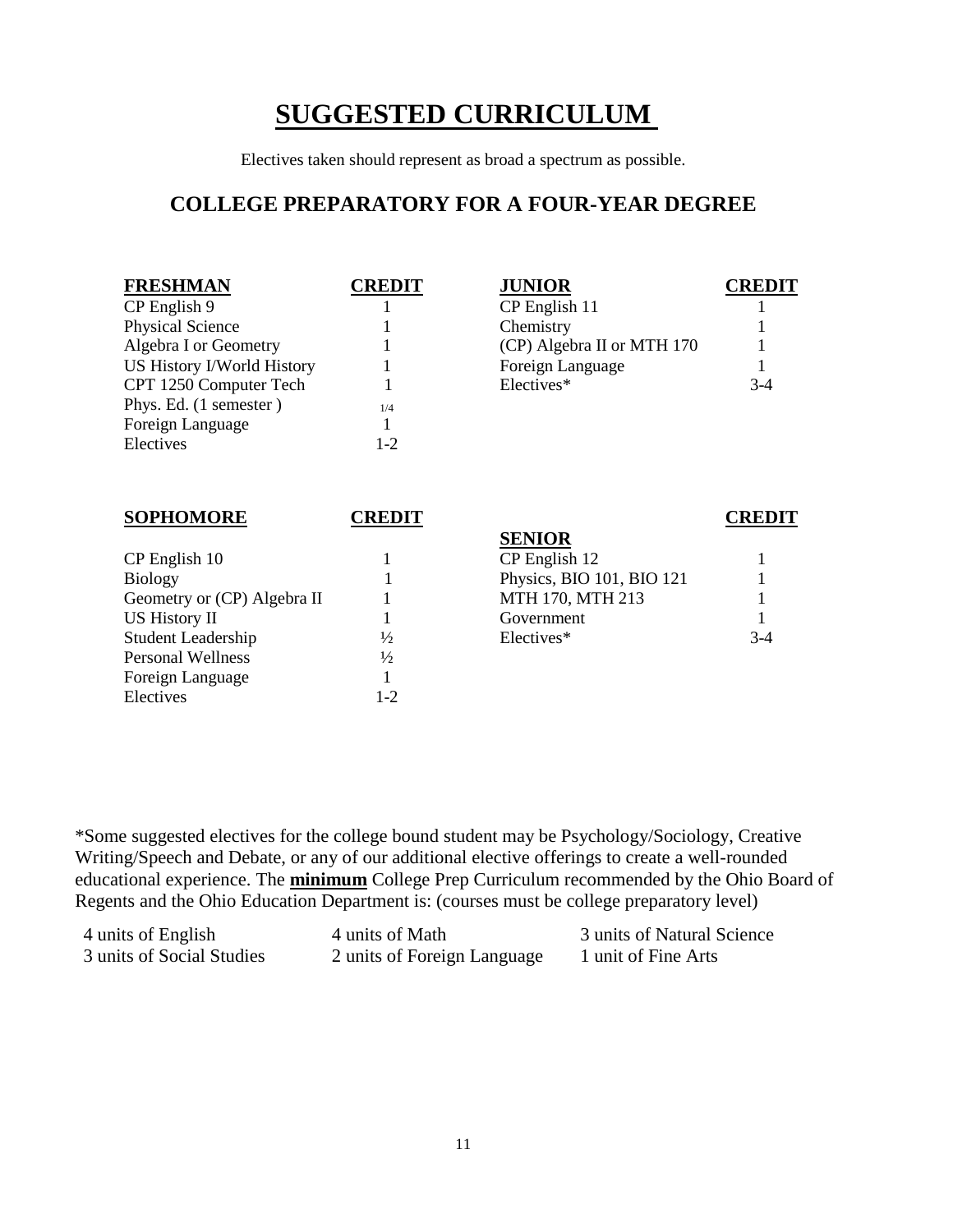## **STANDARD TRACK FOR WORKFORCE, APPRENTICESHIP, or CAREER READY STUDENT**

| <b>FRESHMAN</b>                | <b>CREDIT</b> | <b>JUNIOR</b>             | CREDIT  |
|--------------------------------|---------------|---------------------------|---------|
| English 9                      |               | English 11                |         |
| <b>Physical Science</b>        |               | Algebra II                |         |
| Algebra 1                      |               | Environ. Sci or Astronomy |         |
| US History I/World History     |               | Electives*                | $4 - 5$ |
| CPT 1250 Computer Tech         |               |                           |         |
| Phys. Ed. (1 semester)         | 1/4           |                           |         |
| Ag. Science (1/2 science cred) | 1.25          |                           |         |
| Electives                      |               |                           |         |
|                                |               |                           |         |

| <b>SOPHOMORE</b>               | <b>CREDIT</b> | <b>SENIOR</b>                        | REI     |
|--------------------------------|---------------|--------------------------------------|---------|
| English 10                     |               | English 12                           |         |
| <b>Biology</b>                 |               | <b>Financial Alg/Elem Statistics</b> |         |
| Geometry                       |               | Government                           |         |
| United States History II       |               | Electives*                           | $4 - 5$ |
| <b>Student Leadership</b>      | $\frac{1}{2}$ |                                      |         |
| <b>Personal Wellness</b>       | $\frac{1}{2}$ |                                      |         |
| Ag. Science (1/2 science cred) | 1.25          |                                      |         |
| Electives                      | $2 - 3$       |                                      |         |

| <b>SOPHOMORE</b>         | CREDIT | <b>SENIOR</b>                 | <b>CREDIT</b> |
|--------------------------|--------|-------------------------------|---------------|
| English 10               |        | English 12                    |               |
| Biology                  |        | Financial Alg/Elem Statistics |               |
| Geometry                 |        | Government                    |               |
| United States History II |        | Electives*                    | $4 - 5$       |
| .                        |        |                               |               |

\*These electives may consist of Millstream elective courses, fine/arts electives, or CBI/work-based learning elective credits.

Electives taken should represent as broad a spectrum as possible. The academic subjects will be taken at MHS, and the vocational subjects may be taken at a MHS or Millstream.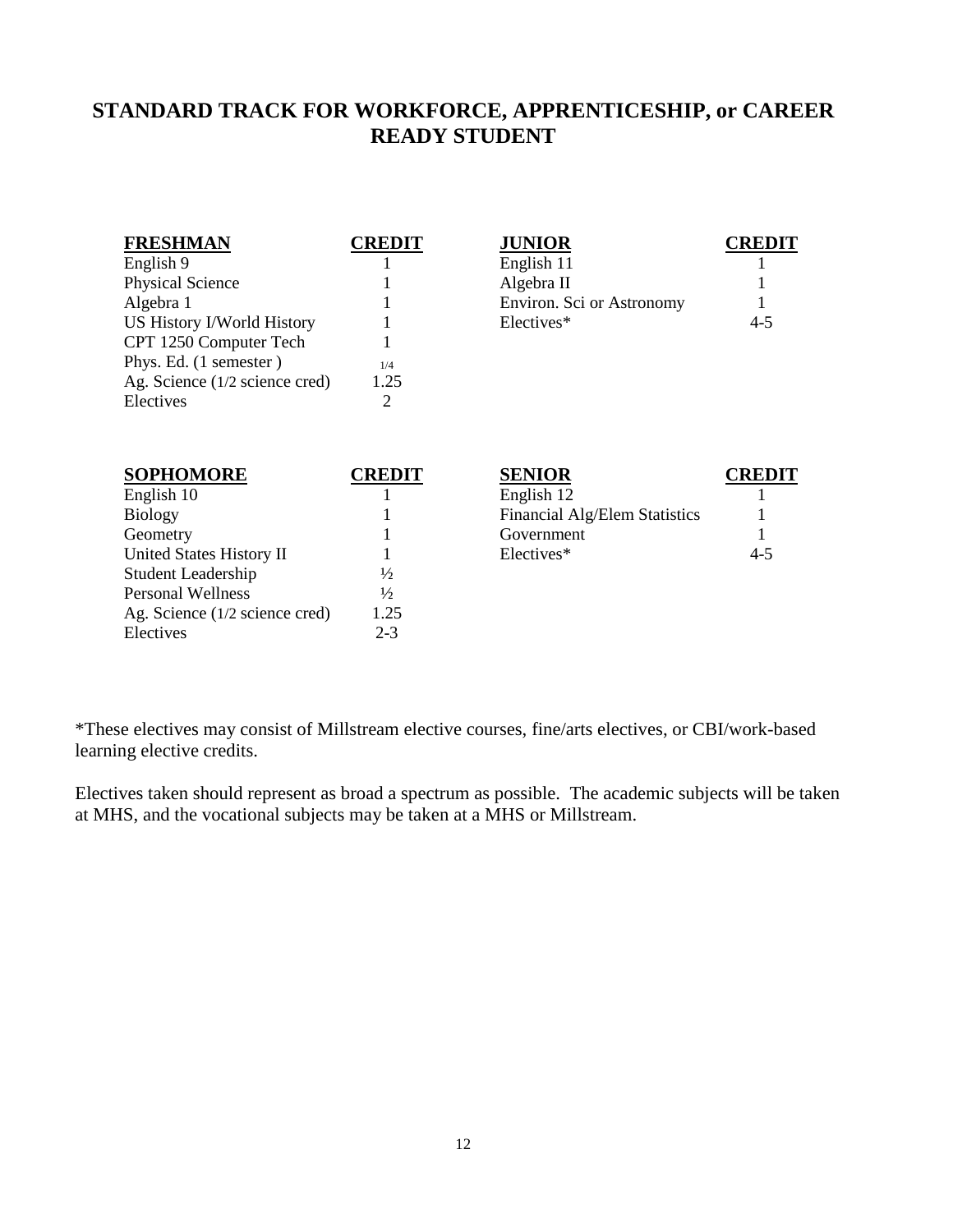# **COURSE DESCRIPTIONS**

(Fees listed in Curriculum Guide are an estimate and are subject to change)

#### **ENGLISH FOUR CREDITS ARE REQUIRED FOR GRADUATION**

| <b>English 9</b> | 1 credit | Required                                                                                                  | \$12.00 Fee |
|------------------|----------|-----------------------------------------------------------------------------------------------------------|-------------|
|                  |          | This course will focus on exposing students to various styles of literature. They will be reading short   |             |
|                  |          | stories, poems, dramas, and novels to learn characteristics of different genres while improving their     |             |
|                  |          | vocabulary and comprehension skills. Basic rules of grammar, capitalization and punctuation are           |             |
|                  |          | reviewed and reinforced in all aspects of writing. Also, basic writing skills such as paragraph structure |             |
|                  |          | and short essays will be studied and written. An introduction to the research paper will provide          |             |
|                  |          | students with basic research skills to prepare them for higher-level courses. *This is an NCAA            |             |
| approved course* |          |                                                                                                           |             |

| <b>College Prep English 9</b> | credit |  | Required | \$12.00 Fee |
|-------------------------------|--------|--|----------|-------------|
|-------------------------------|--------|--|----------|-------------|

CP English 9 is a course designed for those students who are planning on attending college. This course will focus on exposing students to various styles of literature. CP English 9 will focus on being student led with various projects and informal and formal speeches. Students will have the opportunity to facilitate discussion and dive deeper into analysis of the various genres read throughout the year. They will be reading short stories, poems, dramas, and novels to improve their vocabulary and critical thinking skills. Rules of grammar, capitalization and punctuation are reviewed and reinforced in all aspects of writing. An introduction to the research paper will provide students with basic research skills to prepare them for higher-level courses. \*This is an NCAA approved course\* **Prerequisite:** Must meet 3 out of 4 required criteria from 8<sup>th</sup> grade including grades, AR and OST test scores and teacher recommendation.

| <b>English 10</b> | credit | Required | \$12.00 Fee |
|-------------------|--------|----------|-------------|
|                   |        |          |             |

The student will continue to improve and develop language arts skills as they apply to a wider variety of audiences, conditions, and purposes. Emphasis will focus on the study of composition and various literary genres including the novel, dramas, short story and poetry. Writing skills stressing improvement of paragraph construction, and longer compositions will be practiced, as well as further development of research skills. A continuation of exposure to various career options will be implemented. Curriculum will focus on state content standards assessed on the Ohio State Test (OST) ELA II test for graduation. \*This is an NCAA approved course\* **Prerequisite:** English 9.

| <b>College Prep English 10</b> | credit |  | Required | \$12.00 Fee |
|--------------------------------|--------|--|----------|-------------|
|--------------------------------|--------|--|----------|-------------|

CP English 10 is a course designed for those students who are on the track to attend college. CP English 10 will focus on being student led with various projects and presentations throughout the year. Students will have the opportunity to facilitate discussion and enhance analytical and critical thinking skills throughout the various literature read in class. The student will continue to improve and develop language arts skills as they apply to a wider variety of audiences, conditions, and purposes. Emphasis will focus on the study of composition and various literary genres including the novel, dramas, short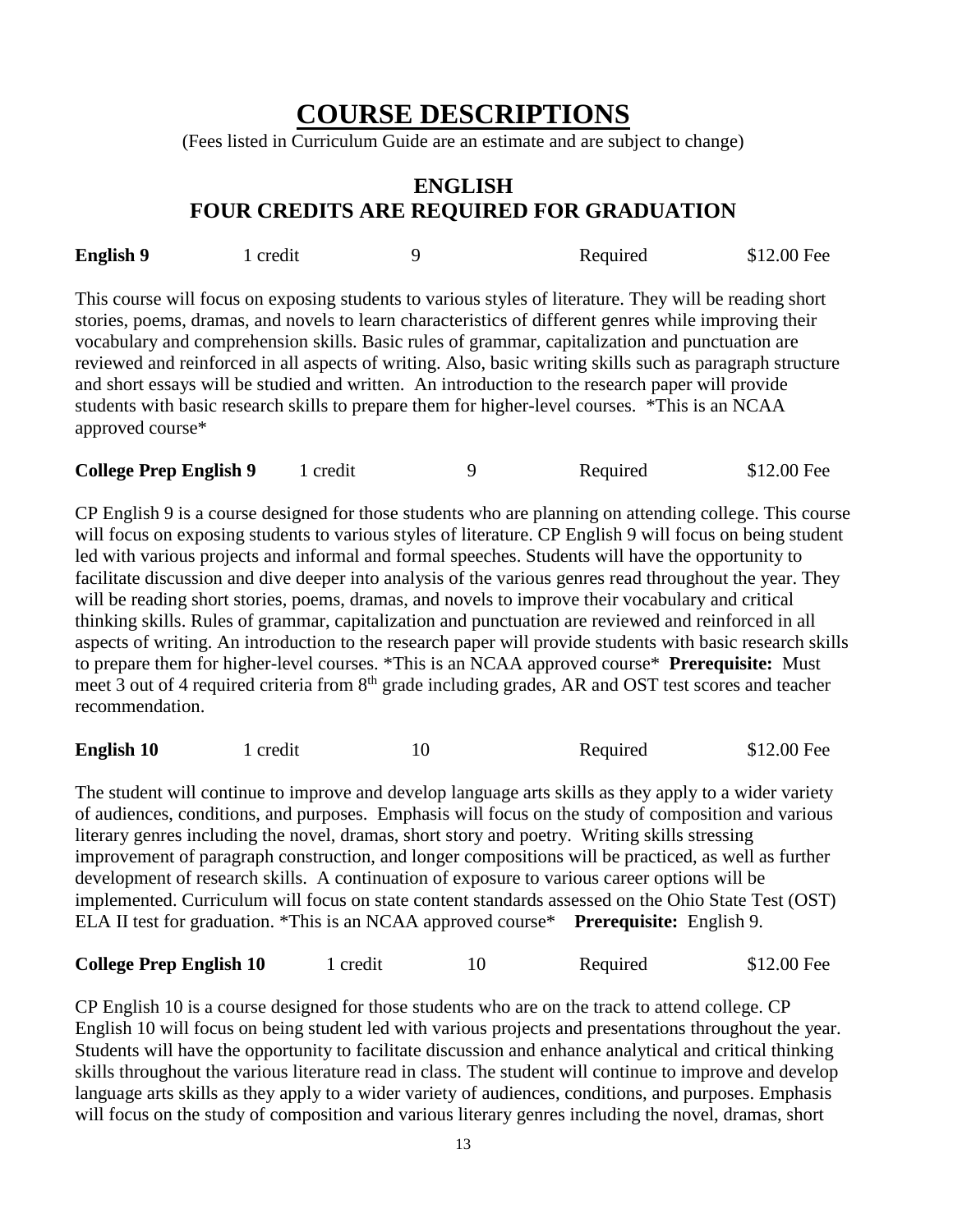story and poetry. Writing skills stressing improvement of longer compositions as well as further development of research skills. Curriculum will focus on state content standards assessed on the Ohio State Test (OST) ELA II test for graduation. \*This is an NCAA approved course\* **Prerequisite:** Successful completion of English 9, including teacher recommendation.

**English 11** 1 credit 11 Required \$12.00 Fee

This course integrates the traditional English course with a practical emphasis on reading, writing, critical thinking and collaborative learning. The writing involved in this course will provide skills practice in writing paragraphs, essays, journals and a research paper. Students will also be required to read novels individually and as a class. Students will also learn to give formal and informal oral presentations. In addition, students will write resumes and cover letters. \*This is an NCAA approved course\* **Prerequisite:** English 10.

| <b>College Prep English 11</b> | l credit | Required | \$12.00 Fee |
|--------------------------------|----------|----------|-------------|
|                                |          |          |             |

CP English 11 is designed for students who are focused on attending college. This course focuses on the reading and study through analysis, interpretation and evaluation of quality American literature representing a range of time periods and literary forms. In addition, the course will emphasize the process and completion of literary analysis, argumentative papers to prepare students for CP English 12. The classroom environment promotes critical thinking and cooperative learning. Students will also work on using aspects of technology and media. \*This is an NCAA approved course\* **Prerequisite**: Successful completion of English 9 and 10, including teacher recommendation.

|  | English 12 | credit |  | Required | \$10.00 Fee |
|--|------------|--------|--|----------|-------------|
|--|------------|--------|--|----------|-------------|

English 12 is designed for students who are going to enter the workforce after high school graduation. This course focuses on the reading and study though analysis, interpretation, and evaluation of British and American literature representing a range of time periods and literary forms. In addition, the course will emphasize the process and completion of analysis, exposition, and argumentative essays. Students will work on oral presentations as well as learning to work with different aspects of technology to aid their presentations. Students will learn to create cover letters, complete job applications, write thank you letters, and develop interview skills. \*This is an NCAA approved course\* **Prerequisite:** Successful completion of English 9, 10 and 11.

| <b>College Prep English 12</b> | 1 credit |  | Required | \$20.00 Fee |
|--------------------------------|----------|--|----------|-------------|
|--------------------------------|----------|--|----------|-------------|

CP English 12 is designed for students who are serious about attending college. The course focuses on reading and study through analysis, interpretation and evaluation of quality British Literature representing a range of time periods and literary forms. In addition, the course will emphasize the process and completion of analysis, exposition and argumentative writing to prepare students for the various types of writing and research they will encounter in a college setting. The classroom environment promotes critical thinking and cooperative learning. Students will also work on polishing their oral presentation skills by incorporating different aspects of technology and media including, but not limited to: publisher, power point and google slides. Students must complete the final research paper in order to receive credit for the course. Students will also develop a list of their accomplishments to use for college and scholarship applications. \*This is an NCAA approved course\* **Prerequisite**: Successful completion of English 9, 10 and 11.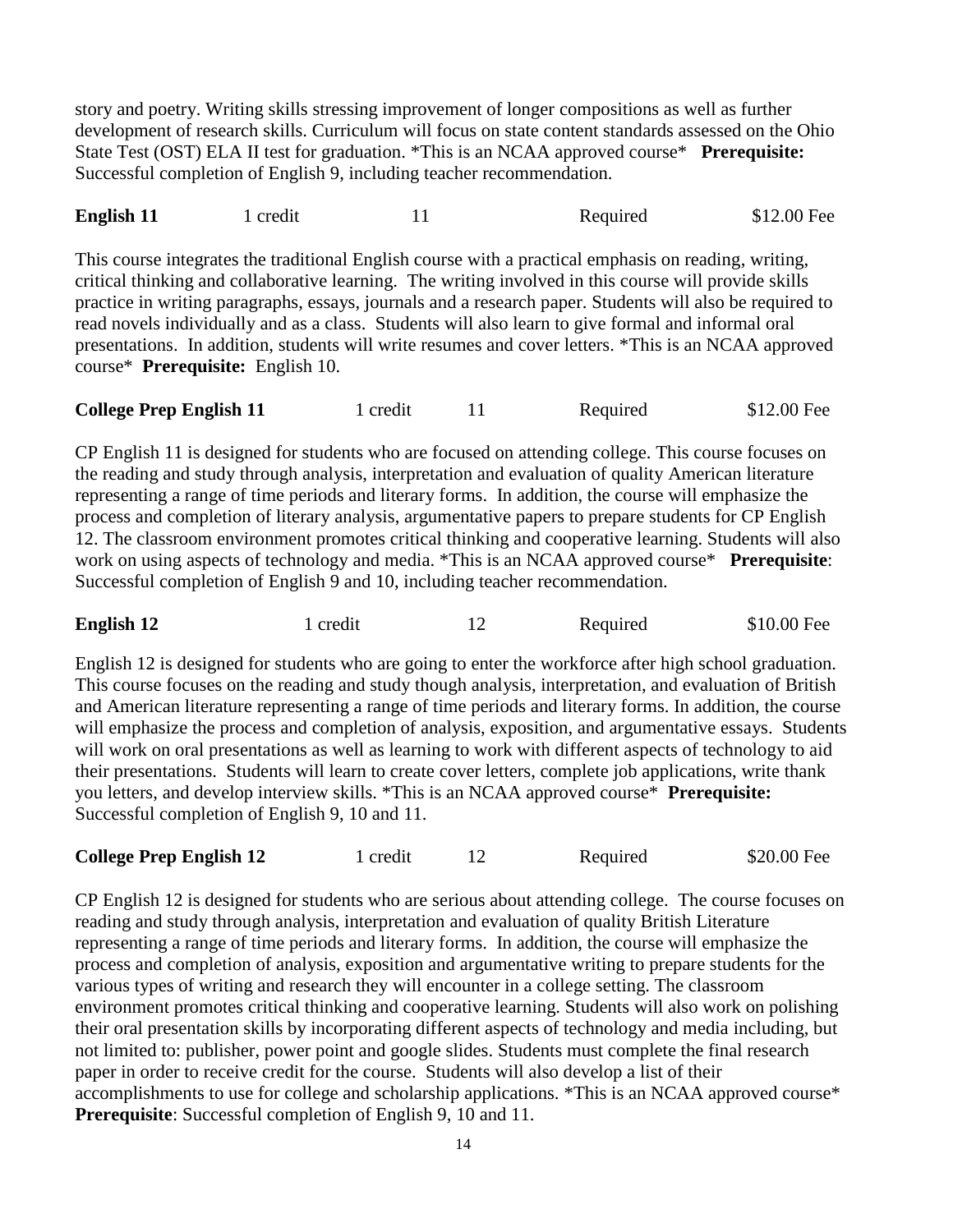| <b>ACT College Review and Composition</b> | 1 credit | $10-12$ | Elective | \$25.00 Fee |
|-------------------------------------------|----------|---------|----------|-------------|
|-------------------------------------------|----------|---------|----------|-------------|

This course is designed for the college-bound student. It will include a review (prepping program for ACT) and assistance with writing college applications and scholarship essays. Students will also receive help with understanding FAFSA application. Admission counselors from area colleges/ universities may speak to students on post-secondary transitions. Additional fees may be required and students will be responsible for paying for the ACT registration and any fees associated with a review program.

| <b>Creative Writing</b> | $\frac{1}{2}$ credit | $10-12$ | Elective | No Fee |
|-------------------------|----------------------|---------|----------|--------|
|-------------------------|----------------------|---------|----------|--------|

Creative Writing is a workshop-style introduction to fiction that explores the basic elements of the writing process. Through this class we will write short stories focusing on aspects of scene, narration, character, dialogue, and more. Students will read a variety of short stories as well as essays on the craft of writing in order to understand how fiction works. By the end of the year, students will have compiled a portfolio of their work. **Prerequisite:** English 9.

| <b>Speech and Debate</b> | $\frac{1}{2}$ credit | $10-12$ | Elective | No Fee |
|--------------------------|----------------------|---------|----------|--------|
|                          |                      |         |          |        |

Speech and debate is an introduction style class to public speaking and the art of rhetoric. Through this class we will explore many different forms of public speaking such as monologues, famous public speeches, debating and even trying out a little mock trial. The class will work on presentation, inflection, diction, as well as non-verbal communication. By the end of the semester, students will become comfortable speaking in front of the class and have experience delivering a wide range of speeches to an audience.

### **SCIENCE THREE CREDITS REQUIRED FOR GRADUATION \***

\*Freshmen must take Physical Science to meet the Freshmen science graduation requirement. Students may take 2 years of agricultural science courses to fulfill the third science requirement. Read the description of each of these courses carefully, and then select the course that best meets your career goals. See Ag., Food & Natural Resources and Animal and Plant Science descriptions on page 19 for details.

|  | 1 credit |  | Required | \$15.00 Fee |
|--|----------|--|----------|-------------|
|--|----------|--|----------|-------------|

This course discusses the basics of the physical sciences chemistry and physics. Physics topics included are motion, forces, mechanics and energy. Chemistry topics include the periodic table, chemical bonding, and reactivity. This class may also include some basic earth science topics. This is an NCAA approved course\*

**Physical Science**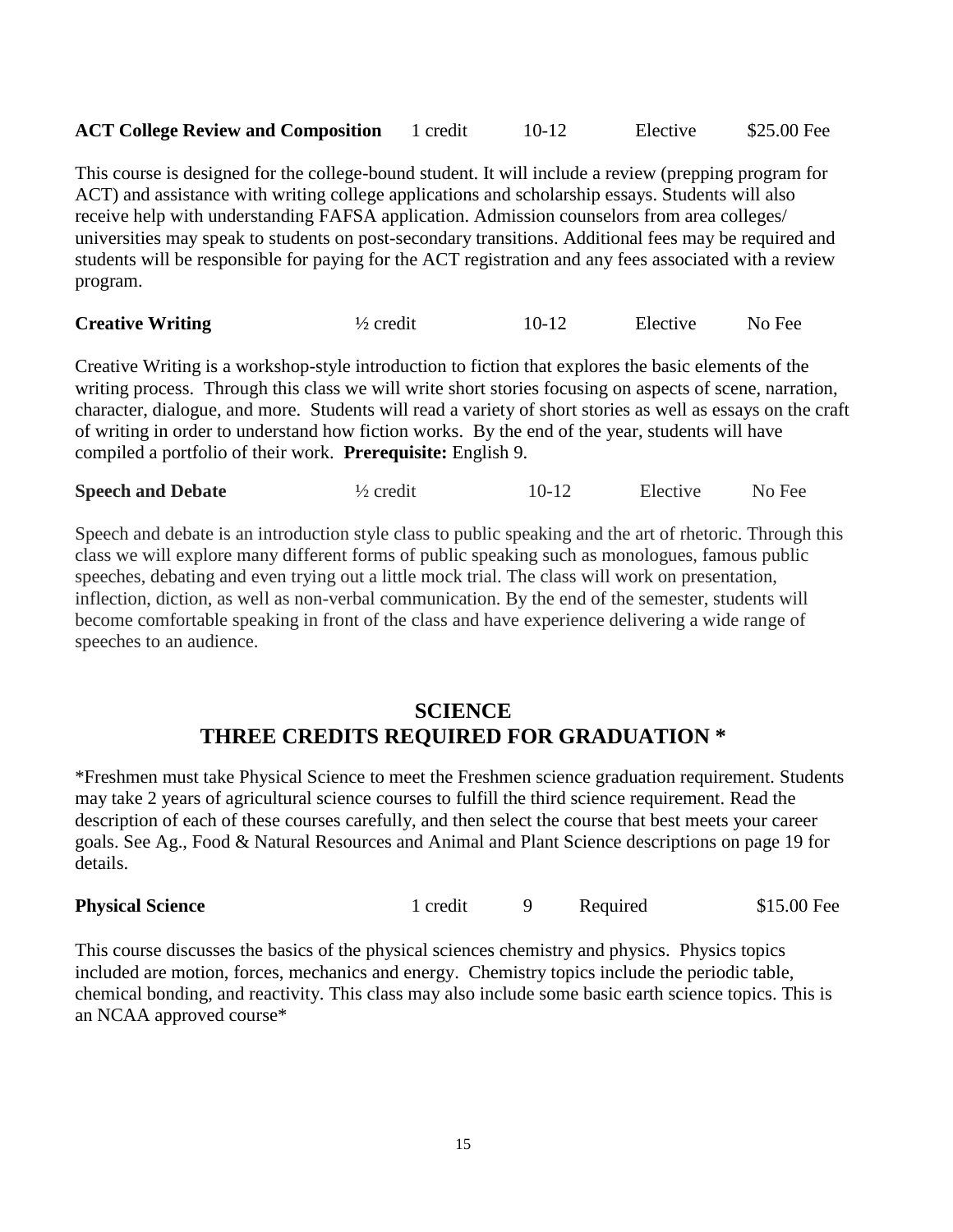| <b>Biology</b>                                                                                                                                                                                                                                                                                                                                                                                                                                                                                                                           | 1 credit | $10-12$   | Required       | \$15.00 Fee |  |  |
|------------------------------------------------------------------------------------------------------------------------------------------------------------------------------------------------------------------------------------------------------------------------------------------------------------------------------------------------------------------------------------------------------------------------------------------------------------------------------------------------------------------------------------------|----------|-----------|----------------|-------------|--|--|
| The purpose of this course is to introduce the students to the cell, the molecular basis of heredity,<br>biological evolution, interdependence of organisms, matter and energy, and organization in living<br>systems and the behavior of organisms. The students will be introduced to microscope techniques,<br>hands-on experiments, and a laboratory dissection. Biology is aligned with the content standards for the<br>Ohio State Test (OST) for graduation. *This is an NCAA approved course* Prerequisite: Physical<br>Science  |          |           |                |             |  |  |
| <b>Astronomy</b>                                                                                                                                                                                                                                                                                                                                                                                                                                                                                                                         | 1 credit |           | 11-12 Elective | \$15.00 Fee |  |  |
| Astronomy is an elective science course that introduces students to the basics of observational<br>astronomy. The course will cover the planets of our solar system, the Earth-Moon-Sun system, and will<br>also introduce the history of astronomy, the night sky in the northern hemisphere, and will introduce<br>students to basic equipment used historically and currently. Students will be expected to make night-<br>time observations regularly throughout the school year. Prerequisite: Physical Science and<br>Biology.     |          |           |                |             |  |  |
| <b>Environmental Science</b>                                                                                                                                                                                                                                                                                                                                                                                                                                                                                                             | 1 credit |           | 11-12 Elective | \$15.00 Fee |  |  |
| This is a science course designed to investigate the role of humans in their environment. Students<br>develop a knowledge base about their biological and physical environment. This information leads to<br>exploration of human dependence on, technological control over, and interactions with the<br>environment. Emphasis is placed on sustaining resources and making informed choices concerning<br>environmental issues. Students may take this course during their junior or senior year. *This is an<br>NCAA approved course* |          |           |                |             |  |  |
| <b>Chemistry</b>                                                                                                                                                                                                                                                                                                                                                                                                                                                                                                                         | 1 credit | $11 - 12$ | Elective       | \$15.00 Fee |  |  |
| Chemistry is recommended for college bound students. In this course we will cover the basics of<br>chemistry to create a good foundation for students entering secondary education programs. Topics<br>equated in data include the periodic table, eternic structure chamical bonding and energy *This is an                                                                                                                                                                                                                             |          |           |                |             |  |  |

covered in detail include the periodic table, atomic structure, chemical bonding, and energy. \*This is an NCAA approved course\* **Prerequisite:** Must have passed Physical science, Algebra 1 and Geometry with a C or better.

**Physics** 1 credit 12 Elective \$15.00 Fee Physics is recommended for students who are strong in math and logic problems. This is a course that requires students to be self motivated. Physics will cover things such as Newton's laws, waves, sound, electricity and magnetism. \*This is an NCAA approved course\* **Prerequisites:** Must have passed previous science classes and Algebra II with a C or better.

| <b>Biology II (BIO 101)</b> | 1 credit | $11 - 12$ | Elective | \$25.00 Fee |
|-----------------------------|----------|-----------|----------|-------------|
|-----------------------------|----------|-----------|----------|-------------|

Students will study the characteristics of life, populations, evolution, biochemistry, cells and types of tissues, genetics, cell division, and the kingdoms of life. This is a first-year college course so students need to be self-motivated. Students will do hands-on labs and multiple dissections. The lab component will include the creation of a field guide of local flora. Successful competition of this course will earn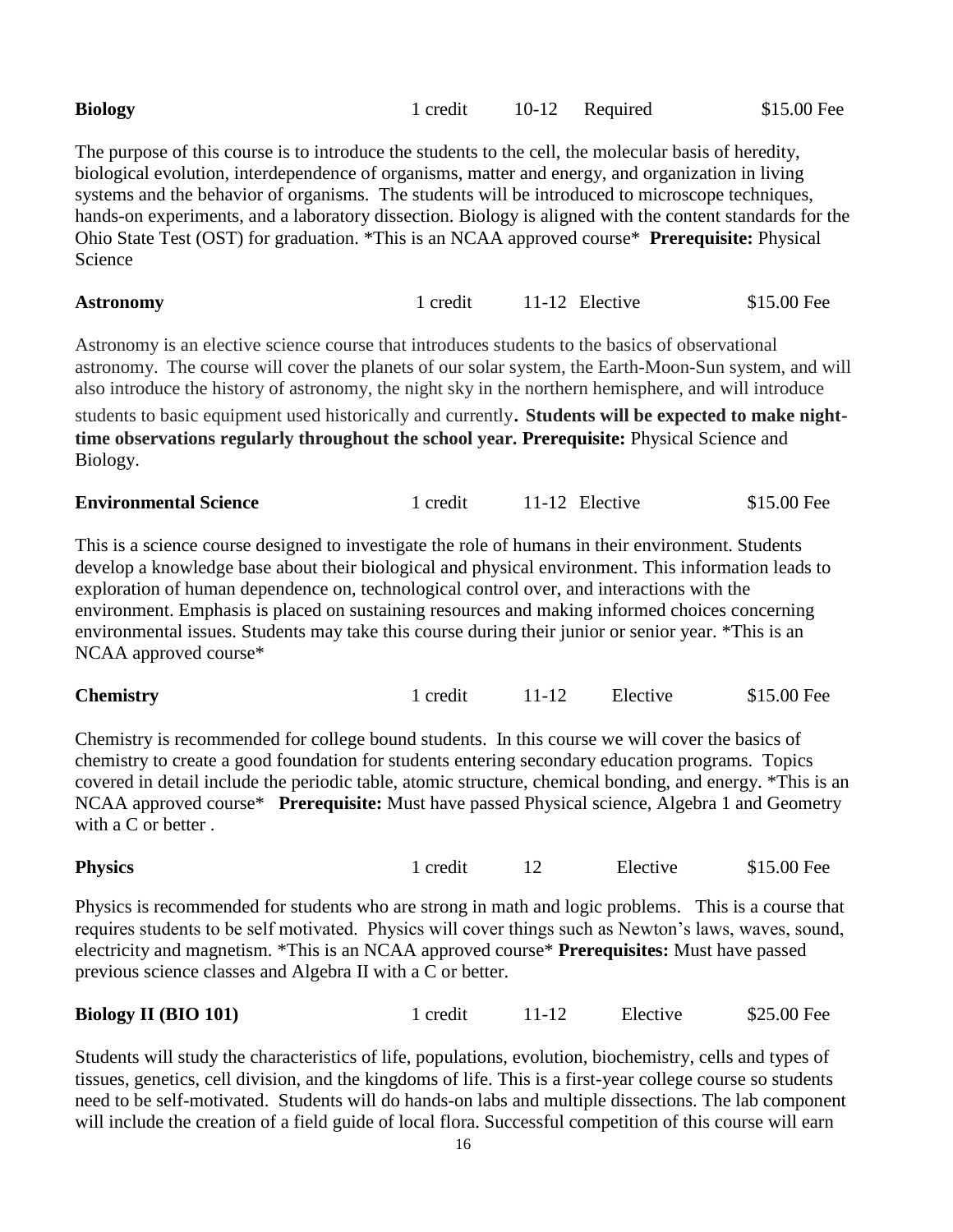students 4 semester credit hours. \*College Credit Plus option\* \*This is an NCAA approved course\* **Prerequisite:** Current enrollment or successful completion of Chemistry along with instructor's permission.

#### Anatomy and Physiology **(BIO 121)** 1 credit 11-12 Elective \$25.00 Fee

Students will be exposed to an in depth look of the human body. Students will learn anatomical terminology, gain an understanding of tissue level organization, and be exposed to the anatomical and physiological processes of 11 different organ systems. Special attention will be placed on anatomical dissections of various specimens through lab dissections. Laboratory knowledge will be assessed using practical exams. This is a first year college course so students should be self-motivated. \*College Credit Plus option\* \*This is an NCAA approved course\* **Prerequisite:** Succession completion of Chemistry with an 80% or higher along with instructor's permission.

#### **MATHEMATICS FOUR CREDITS ARE REQUIRED FOR GRADUATION**

| Algebra 1                                                                                                      | 1 credit | 9 | Required | \$9.00 Fee |
|----------------------------------------------------------------------------------------------------------------|----------|---|----------|------------|
| Algebra 1 is designed to give students the skills to develop and apply the ability to think algebraically.     |          |   |          |            |
| This course will focus on statistics, linear, exponential, and quadratic functions, polynomials, rational      |          |   |          |            |
| expressions, and systems of equations. This course will also provide students practice in                      |          |   |          |            |
| communicating clearly about mathematics. A graphing calculator (TI-83 or TI-84 family of                       |          |   |          |            |
| calculators) is a requirement for this class. Algebra 1 is aligned with the content standards for the Ohio     |          |   |          |            |
| State Test (OST) for graduation. 8 <sup>th</sup> grade students enrolled in Algebra 1 will receive high school |          |   |          |            |
| credit. *This is an NCAA approved course*                                                                      |          |   |          |            |
|                                                                                                                |          |   |          |            |

**Foundations of Algebra Part 1** 1 credit 9 Math Credit Optional \$9.00 Fee

This course covers the first semester content of Algebra 1 which will include topics such as but not limited to algebra basics, equations and inequalities, relations and functions, and polynomials. This course will also provide students practice in communicating clearly about mathematics. This slowerpaced course provides additional time for students to master Algebra 1 Standards by providing time and space for reinforcement of mathematical skills. This course is not part of the college prep curriculum and not meant for students who plan to attend college after graduation. A graphing calculator (TI-83 or TI-84 family of calculators) is a requirement for this class. This course is aligned with the content standards for the Ohio State Test (OST) for graduation.

**Foundations of Algebra Part 2** 1 credit 9 Math Credit Optional \$9.00 Fee

This course covers the second semester content of Algebra 1 which will include topics such as but not limited to algebra basics, equations and inequalities, relations and functions, polynomials, quadratic equations, radical expressions and equations, rational expressions and equations, and statistics. This course will also provide students practice in communicating clearly about mathematics. This slowerpaced course provides additional time for students to master Algebra 1 Standards by providing time and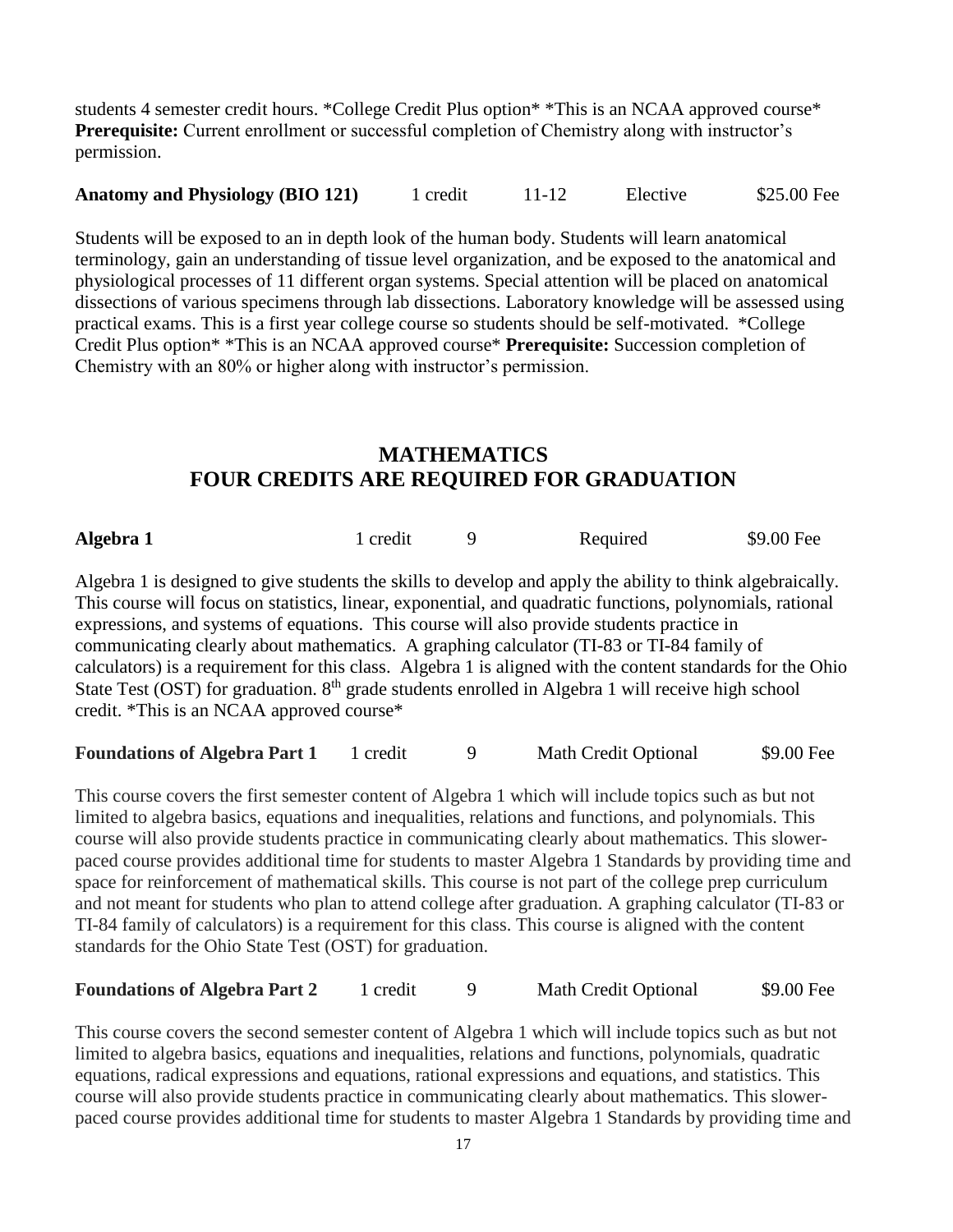space for reinforcement of mathematical skills. This course is not part of the college prep curriculum and not meant for students who plan to attend college after graduation. A graphing calculator (TI-83 or TI-84 family of calculators) is a requirement for this class. This course is aligned with the content standards for the Ohio State Test (OST) for graduation. After completion of Foundations of Algebra Part 1 and Part 2, the Algebra 1 graduation requirement will have been met. The Algebra 1 State Test will be taken while enrolled in Foundations of Algebra Part 2.

| <b>Geometry</b> | redit |  | Required | \$9.00 Fee |
|-----------------|-------|--|----------|------------|
|-----------------|-------|--|----------|------------|

Geometry builds of the mathematical concepts, methods and habits of mind developed in Algebra I. This course will provide students practice in communicating clearly about mathematics. Topics to be covered included those set forth by the Ohio Department of Education for a geometry course including but not limited to congruence, triangles and trigonometry, circles, geometric measurement, and probability. A graphing calculator (TI-83 or TI-84 family of calculators) is a requirement for this class. Geometry is aligned with the content standards for the Ohio State Test (OST) for graduation. \*This is an NCAA approved course\* **Prerequisite:** Algebra 1

| Algebra 2 | . credit | Required | \$9.00 Fee |
|-----------|----------|----------|------------|
|           |          |          |            |

In Algebra 2, students expand the understanding of algebraic relations and statistics. This course will provide students practice in communicating clearly about mathematics. Topics to be covered include those set forth by the Ohio Department of Education for an Algebra 2 course including but not limited to polynomial, rational, and radical relationships, trigonometric functions, modeling functions and data. A graphing calculator (TI-83 or TI-84 family of calculators) is a requirement for this class.\*This is an NCAA approved course\* **Prerequisite:** Geometry

| <b>College Prep Algebra 2</b> | 1 credit |  | Required | \$9.00 Fee |
|-------------------------------|----------|--|----------|------------|
|-------------------------------|----------|--|----------|------------|

College Prep Algebra 2 is designed for students who are college bound, specifically in a math or science related field. In this course, students expand the understanding of algebraic relations and statistics. This course will provide students practice in communicating clearly about mathematics. This course will focus on many of the topics as Algebra 2 but will also include additional topics, application and/or enrichment. It will move through the basic concepts more quickly and more in depth so as to better prepare students for work in future math classes. A graphing calculator (TI-83 or TI-84 family of calculators) is a requirement for this class. \*This is an NCAA approved course\* **Prerequisite:** Geometry

| <b>Elementary Statistics</b> | $\frac{1}{2}$ credit | $11 - 12$ | Elective | \$5.00 Fee |
|------------------------------|----------------------|-----------|----------|------------|
|------------------------------|----------------------|-----------|----------|------------|

Elementary Statistics will prepare students for entry level college statistics courses as well as demonstrate that statistics is an important tool of daily life. The course will focus on both graphical and numerical data analysis and application to other subject areas. There will also be time spent studying probability. \*This is an NCAA approved course\* **Prerequisite:** 3 math credits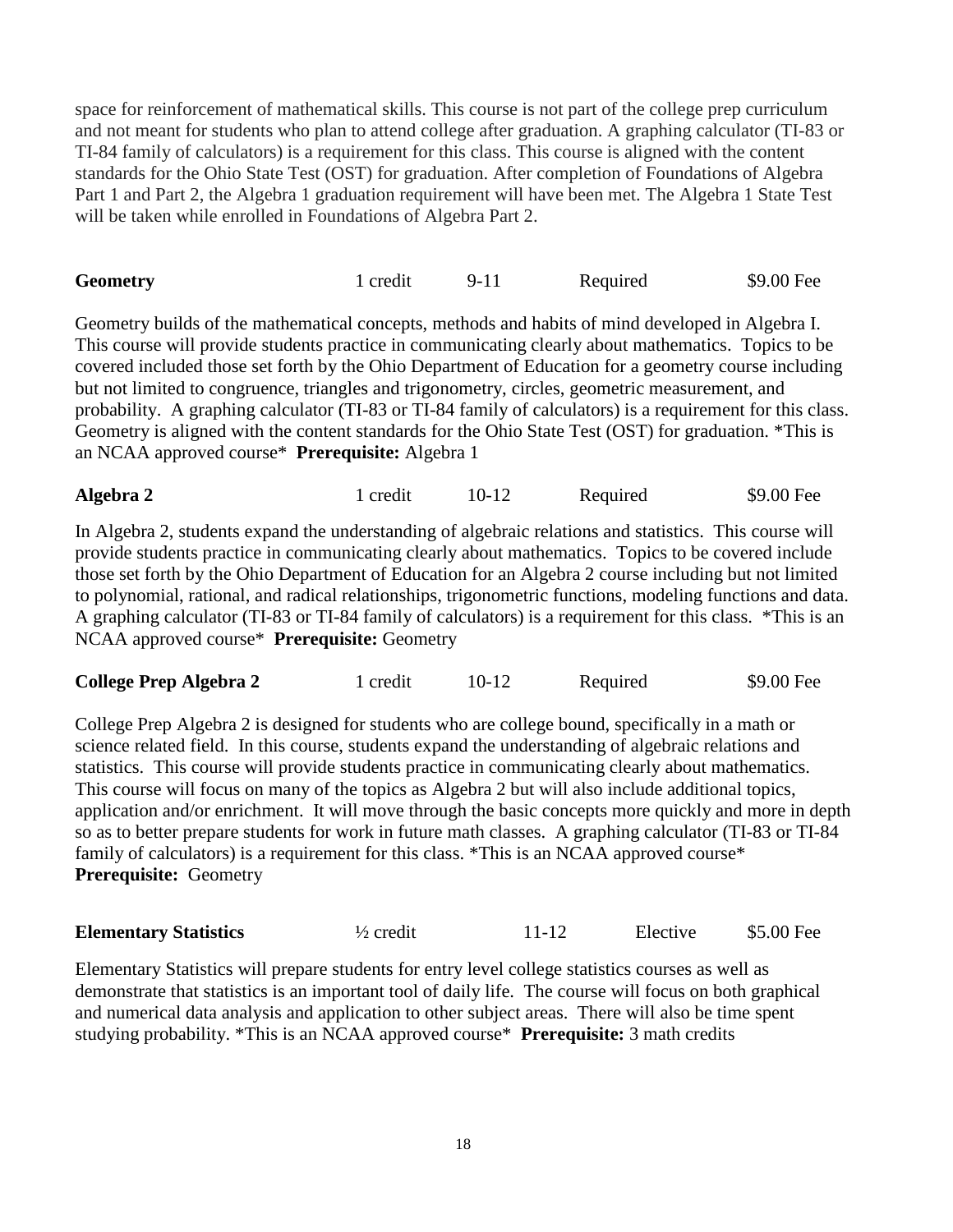| <b>Financial Algebra</b> | $\frac{1}{2}$ credit | $11 - 12$ | Elective | \$5.00 Fee |
|--------------------------|----------------------|-----------|----------|------------|
|--------------------------|----------------------|-----------|----------|------------|

Financial Algebra is a math course where you will learn to connect algebra to what's going on in your life. It is a course that is intended to help students understand finance in mathematical terms and gain confidence in their abilities to manage money. It reviews and strengthens your algebra mechanics and problem-solving skills while teaching some advanced math topics such as: piecewise functions, regression, limits, exponential functions, and linear/quadratic functions. \*This is an NCAA approved course\* **Prerequisite:** 3 math credits

| <b>College Algebra (MTH 170)</b> | 1 credit | Elective | \$5.00 Fee |
|----------------------------------|----------|----------|------------|
|                                  |          |          |            |

College Algebra covers equations and inequalities, complex numbers, graphs and equations of lines, functions including quadratic functions and composite functions, inverse functions, polynomial and rational functions, the Fundamental Theorem of Algebra, exponential and logarithmic functions, systems of equations and inequalities, conic sections, and sequences and series. This class will be taught with the option of CCP credit. A graphing calculator (TI-83PLUS or TI-84) is a requirement for this class. \*College Credit Plus option\* **Prerequisite**: College Prep Algebra 2.

**Trigonometry (MTH 173)** 1 credit 12 Elective \$5.00 Fee

Trigonometry concentrates on the development and use of the trigonometric functions with additional study of vectors. The course will cover trigonometric functions, solving right and oblique triangles, graphs of trigonometric functions, identities, trigonometric equations, inverse trigonometric functions, complex numbers, polar coordinates and graphs, and vectors. This class will be taught with the option of CCP credit. A graphing calculator (TI-83PLUS or TI-84) is a requirement for this class. \*College Credit Plus option\* **Prerequisite**: College Algebra.

## **SOCIAL STUDIES THREE CREDITS ARE REQUIRED FOR GRADUATION**

| <b>United States History I/World History 1 credit 9</b> |  | Required | No Fee |
|---------------------------------------------------------|--|----------|--------|
|---------------------------------------------------------|--|----------|--------|

This course will be a continuation of  $8<sup>th</sup>$  grade American History. In preparation for the Ohio State Test (OST) graduation requirement, the students will explore historical events between the eras Civil War Reconstruction through WW II. In addition, students will explore themes of geography, economics, culture and government to correlate content to present day world conditions. In world history, a history of the world with an emphasis on western civilization will be covered. History of the geographic areas will be taught as it is related to the history of the world. This course will cover various themes from the enlightenment through inter-WWII years. \*This is an NCAA approved course\*

**United States History II** 1 credit 10 Required No Fee

This course is a continuation of U.S. History I. The time frame will cover from WWII to current times and focus on preparation for the Ohio State Test (OST) graduation requirement. This course will be a continuation of US Hisory I, with a greater focus of the 20<sup>th</sup> century to present day. Students will prepare for and take the Ohio State Test (OST) in history during the course. \*This is an NCAA approved course\*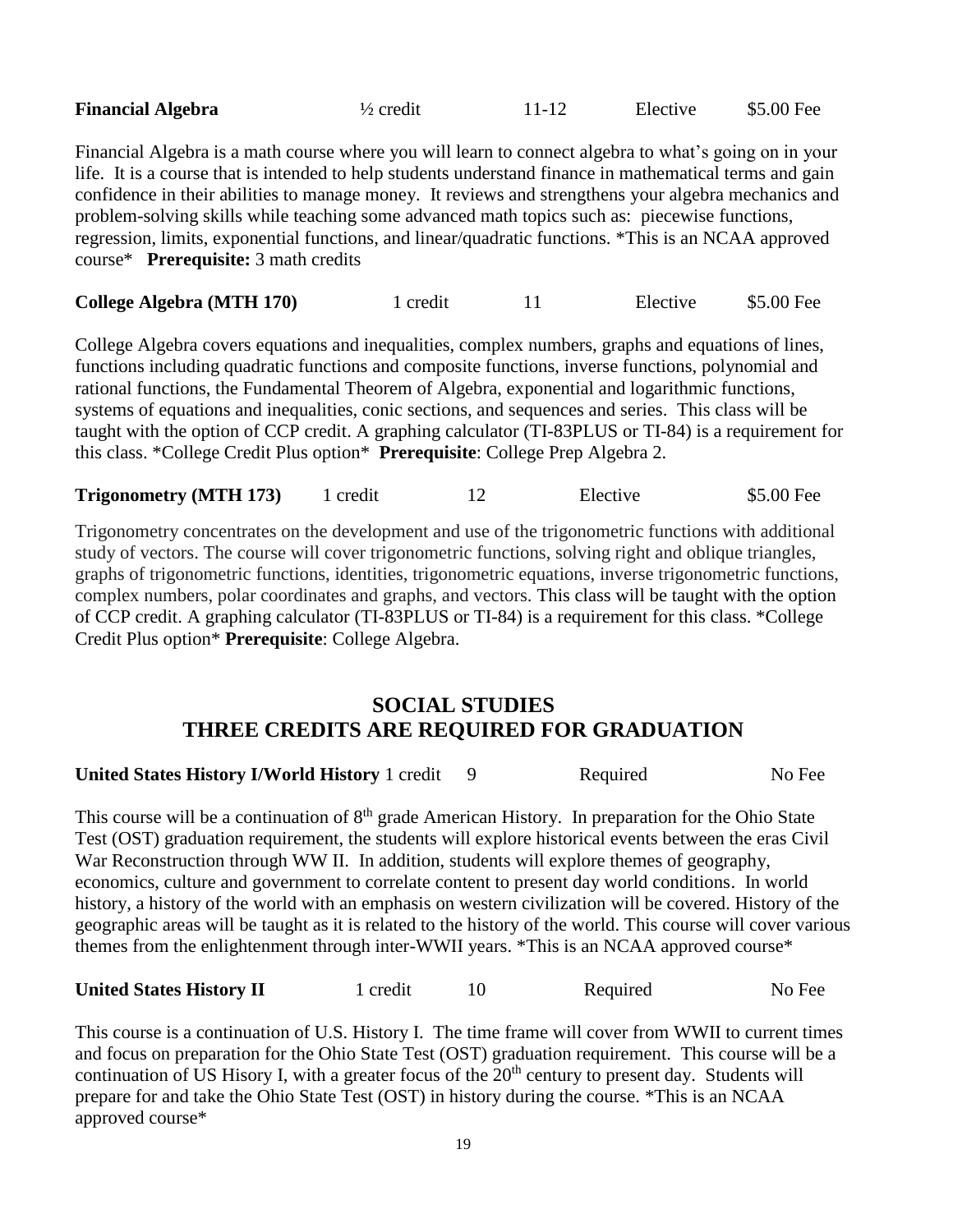| <b>Current Events</b>                                                                                                                                                                          | $\frac{1}{2}$ credit | $9 - 12$ | Elective | \$3.00 Fee |
|------------------------------------------------------------------------------------------------------------------------------------------------------------------------------------------------|----------------------|----------|----------|------------|
| Students will study current happenings of the local, national, and world events. By examining the                                                                                              |                      |          |          |            |
| history of various topics, students will understand how those events have contributed to the current                                                                                           |                      |          |          |            |
| state of affairs. There will also be a focus on U.S. and World geography. Students will be able to                                                                                             |                      |          |          |            |
| identify different states, nations, and regions of the world and understand how geography plays a strong                                                                                       |                      |          |          |            |
| influence on global affairs. Students will also combine these two concepts and connect the geography<br>of current events, why they occur, and their impact on the U.S. and rest of the world. |                      |          |          |            |
|                                                                                                                                                                                                |                      |          |          |            |

| <b>Ohio History</b> | $\frac{1}{2}$ credit | Elective | \$3.00 Fee |
|---------------------|----------------------|----------|------------|
|                     |                      |          |            |

Ohio History studies the path Ohio has taken from its early frontier and the inhabitations of Native Americans to its present day structure. This course will cover the many topics in between this timeframe with emphasis on historical events, geographical structure, famous people, path to statehood, Ohio's direct influence in various wars, and historical Northwest Ohio. \*This is an NCAA approved course\*

| <b>Modern U.S. History</b> | r credit |  | Elective | \$15.00 Fee |
|----------------------------|----------|--|----------|-------------|
|----------------------------|----------|--|----------|-------------|

This course offers a contemporary approach to history in the United States after WWII and the end of the Great Depression, leading up to present day issues in America with terrorism, and Nuclear threats and a vast variety of what happens in between. Focal themes for this course will surround emphasis on the decades with topics such as life- style, fads & trends, internal and external conflicts, political changes, foreign policy relations, presidential influences, and other social changes and movements. The study of 20th Century and recent history helps students better comprehend present day attitudes, issues, and problems in our country today.

| <b>Psychology</b><br>$1/2$ credit<br>Elective | \$12.00 Fee |
|-----------------------------------------------|-------------|
|-----------------------------------------------|-------------|

The study of psychology includes examining the many aspects of human and animal behavior in an effort to understand one's own behavior and how it relates to others. This course will provide you with a broad introduction to the field of psychology, one of the social sciences. Among the topics we will cover are: gathering data on the causes and correlates of behavior, key figures in psychology and their theories, examples of research findings from the major subareas of the field, and using psychological knowledge to improve the quality of our lives. This survey of psychology will explain you with the major concepts and language of the discipline and give you a better understanding of self and others. \*This is an NCAA approved course\*

| <b>Sociology</b> | $1/2$ credit | 11-12 | Elective | \$12.00 Fee |
|------------------|--------------|-------|----------|-------------|
|------------------|--------------|-------|----------|-------------|

This course is an introduction to sociology as a way of understanding the world. Sociology is a field of study that explains social, political, and economic phenomena in terms of social structures, social forces, and group relations. You will be introduced you to the field by focusing on several important sociological topics, including socialization, culture, the social construction of knowledge, inequality, race and ethnic relations, poverty, and political sociology. Sociology deals with the social group and understanding the behavior of a group and actions of the people who make up the group. Panels, debates, class discussion, reports, and outside resource people are used in the instruction of the course.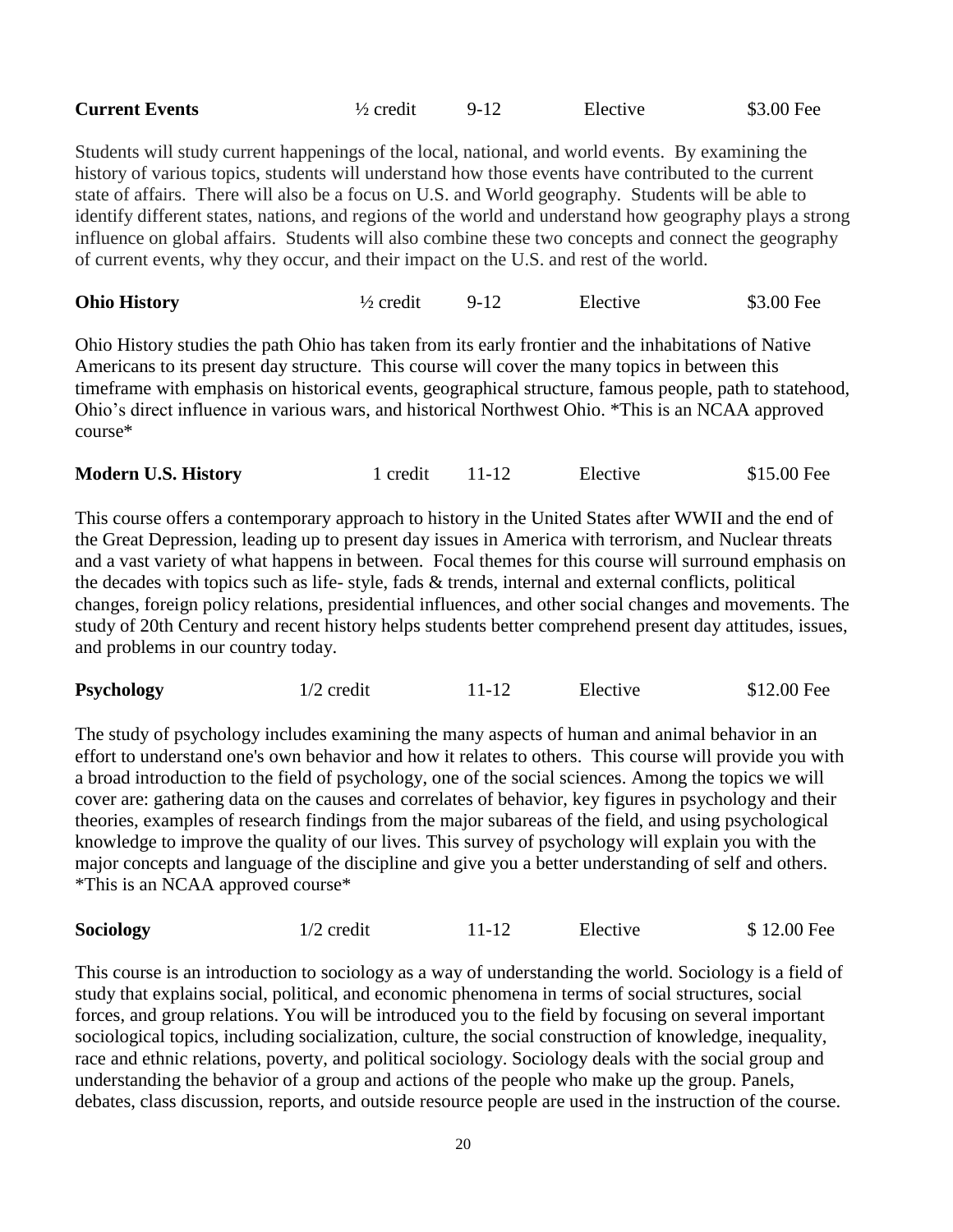Learn the methods and theories that sociologists use to understand our mass society that emerged out of 19th -century industrial and political revolutions. \*This is an NCAA approved course\*

| Government<br>\$12.00 Fee<br>½ credit<br>Required |
|---------------------------------------------------|
|---------------------------------------------------|

The class will study a citizen's rights and responsibilities, the necessity for law and order, economy, and services provided by the government at the local, state, and national level. It will also study the U.S. Constitution and the Ohio Constitution's creation and its functions. Economics will also be covered in this course with students being expected to master essential economic concepts, appreciate how the major concepts of economics relate to each other and understand the structure of economic systems. Students will use economic concepts in a reasoned manner in dealing with personal, community, national and global economic issues. Students will also participate in personal finance preparation for their financial future by examining the Dave Ramsey Foundations in Personal Finance High School Edition. This is a jump start on basic skills and understanding of important money management for their future. \*This is an NCAA approved course\* **Prerequisite:** United States History I & II.

**Economics and Financial Literacy**  $\frac{1}{2}$  credit 12 Required Fee

An introductory course on the basics of economic principles, economic practices in our country, and the cause and effect the economy has on consumer choice. Students use economic reasoning skills and knowledge of major economic concepts, issues and systems in order to make informed choices as producers, consumers, savers, investors, workers and citizens in an interdependent world. Financial literacy will incorporate the following topics: financial responsibility and decision-making, planning and money management, informed consumer, investing, credit and debt, and risk management and insurance. Within these topics, students will gain the knowledge to make informed and reasoned financial decisions; become prepared for their role as decision-makers as consumers; learn to act responsibly as consumers and investors and best utilize their limited resources.

### **TECHNOLOGY**

#### **CPT 1250 Computer Technology in the Workplace** 1 credit 9 Required No fee

Students will be introduced to computer terminology, hardware components, operating systems and software issues. The student will have hands-on introduction to word processing, spreadsheet, presentation and database software using the Windows operating environment. Students will be required to prepare letters, reports and other documents and will be required to import data between the word processing and spreadsheet software applications. \*College Credit Plus Course. Students must earn a "B" or higher in this course in order for it to qualify for the technology seal toward graduation.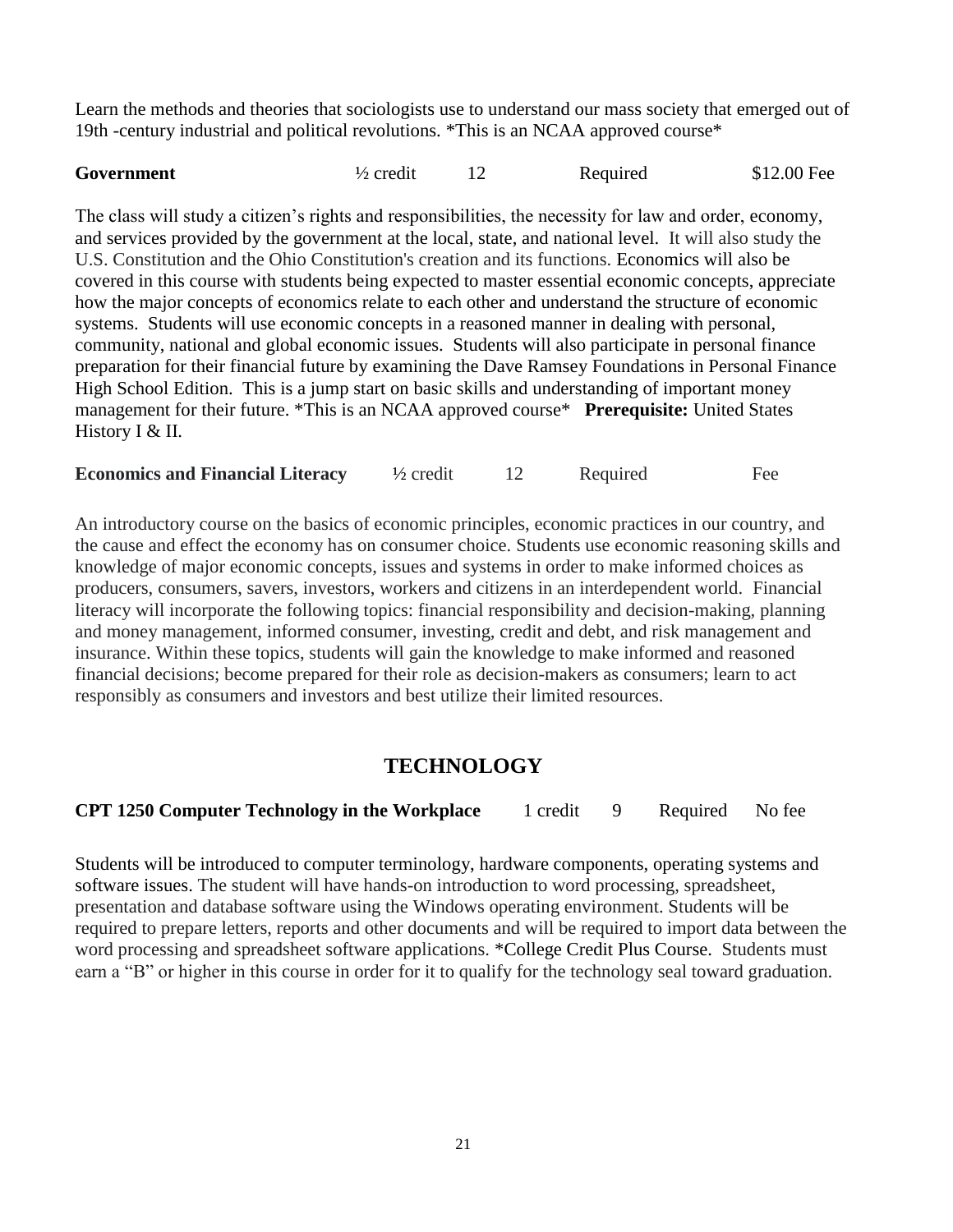# **CAREER AND STUDENT LEADERSHIP**

#### **Career Based Intervention (CBI)** 3 credits 11-12 Elective \$40.00 Fee

Students must meet specific criteria before being accepted into this program. CBI is intended to provide career development for students wanting to earn a diploma and are ready for the workforce. At the Junior and Senior level, students are released from school after required courses are scheduled to go to a work site. Juniors and Seniors earn wages, must work a minimum of 15 hours per week and provide their own transportation to and from the work site. Students must maintain regular attendance and passing grades in academic classes or lose their afternoon work privileges. CBI class activities include finding and maintaining employment, money management, understanding taxes, banking, job safety, vocabulary study, buying a used vehicle, and healthy living. Students must fill out an application and interview with the teacher for acceptance into the program.

| <b>Student Leadership</b> | $\frac{1}{2}$ credit |  | Required | Fee TBD |
|---------------------------|----------------------|--|----------|---------|
|---------------------------|----------------------|--|----------|---------|

In this course students will gain knowledge of the 7 Habits from The 7 Habits of Highly Effective Teens, which parallels the book The 7 Habits of Highly Effective People. This course will focus on personal, interpersonal, and organizational skills that contribute to success both as a student and in their future. This course is designed to help students reflect upon integrity, responsibility, planning, and personal discipline. Students will develop life skills in their career as a student and be able to grow these skills as future employees and community members.

# **AGRICULTURAL EDUCATION**

**\*\*Two Ag Science courses can count as 1 science credit toward graduation.** Participation in classroom and FFA activities as well as the completion of a Supervised Agricultural Experience Program (SAE) are all part of the overall Agricultural Education Program.

**Agriculture, Food and Natural Resources** 1 <sup>1</sup>/<sub>4</sub> credit 9-12 Elective \$30.00 Fee

This first course in the career field is an introduction to Agricultural and Environmental Systems. Students will be introduced to the scope of the Agricultural and Environmental Systems career field. They will examine principles of food science, natural resource management, animal science & management, plant & horticultural science, power technology, and bioscience. Throughout the course, students will develop communication, leadership, and business skills essential to the agriculture industry.

**Animal and Plant Science** 1 ¼ credit 10-12 Elective \$30.00 Fee

Students will apply knowledge of animal and plant science to the agriculture industry. They will be introduced to the value of production animals relative to the agriculture marketplace. Students will engage in animal classification and selection, body systems, along with animal welfare and behavior in relation to the production of animals. Students will learn principles of plant anatomy and physiology, and the role of nutrition, deficiencies and growing environment on plant production. Throughout the course, business principles and professional skills will be examined. **Prerequisite:** Agriculture, Food and Natural Resources.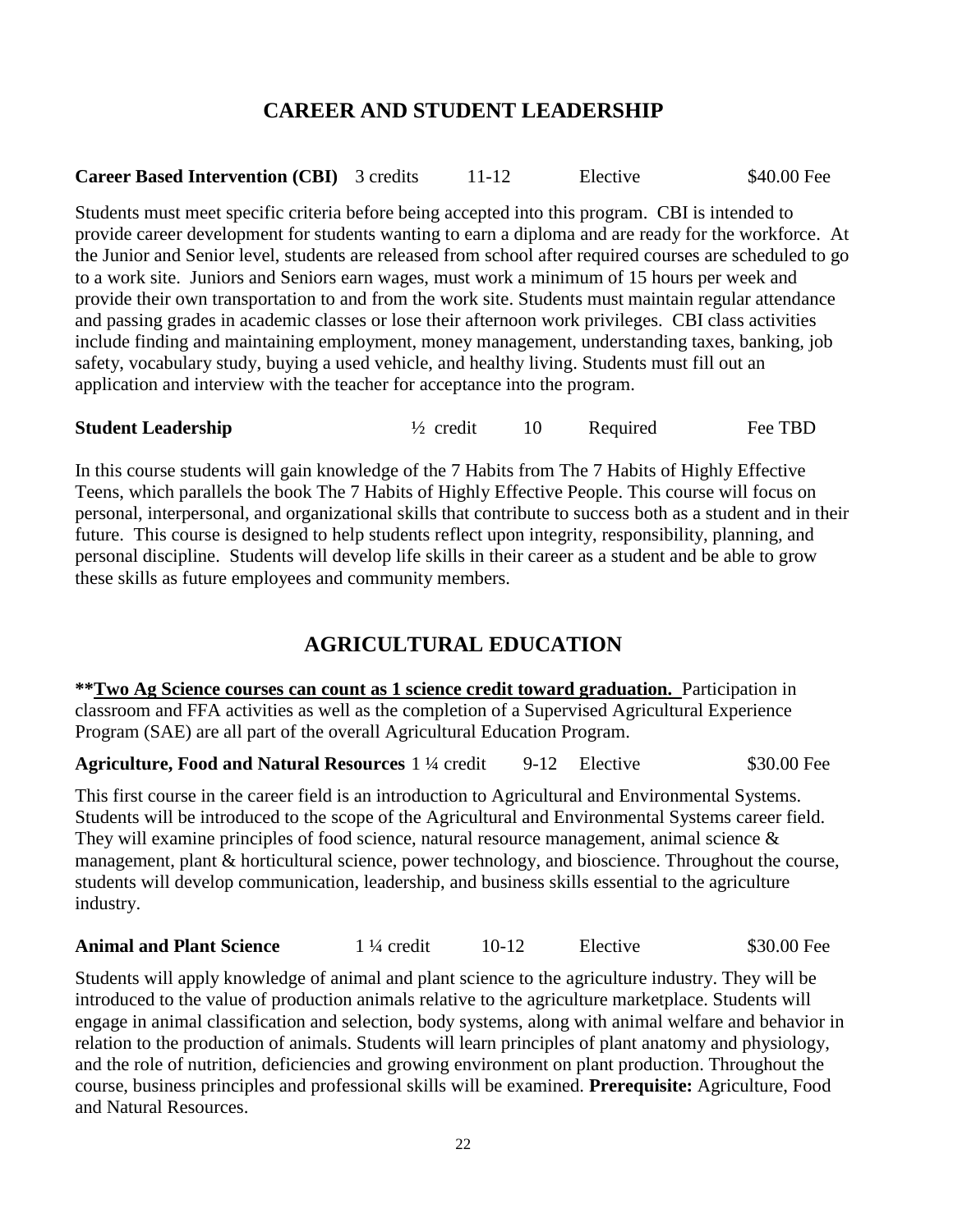#### **Agricultural and Environmental Systems Capstone**

1 <sup>1</sup>/<sub>4</sub> credit 10-12 Elective \$30.00 Fee Students apply Agricultural and Environmental Systems program knowledge and skills in a more comprehensive and authentic way. Capstones are project/ problem-based learning opportunities that occur both in and away from school. Under supervision of the school and through partnerships, students combine classroom learning with work experience to benefit themselves and others. These can take the form of mentorship employment, cooperative education, apprenticeships and internships. **Prerequisite:** Agriculture, Food and Natural Resources.

| <b>Mechanical Principles</b> | $1\frac{1}{4}$ credit | $10-12$ | Elective | \$30.00 Fee |
|------------------------------|-----------------------|---------|----------|-------------|
|------------------------------|-----------------------|---------|----------|-------------|

Students will engage in mechanical principles utilized in animal and plant production systems. They will learn electrical theory, design, wiring, hydraulic and pneumatic theory, along with metallurgy in relation to hot and cold metals. Students will apply knowledge of sheet metal fabrication applicable to the agricultural industry along with identify, diagnose, maintain small air-cooled engines. Throughout the course, students will learn critical components of site and personal safety as well as communication and leadership skills. **Prerequisite:** Agriculture, Food and Natural Resources.

#### **Business Management for Agricultural & Environmental Systems**

1 ¼ credit 10-12 Elective \$30.00 Fee Students will examine elements of business, identify organizational structures and apply management skills while developing business plans, financial reports, and strategic goals for new ventures or existing businesses. Learners will use marketing concepts to evaluate the marketing environment and develop a marketing plan with marketing channels, product approaches, promotion and pricing strategies. Throughout the course, students will apply concepts of ethics and professionalism while implications of business regulations will be identified. **Prerequisite:** Agriculture, Food and Natural Resources.

#### **Livestock Selection, Nutrition and Management**

1 ¼ credit 10-12 Elective \$30.00 Fee Students will identify and apply principles and routine husbandry practices to production animal populations. Topics will include principles of nutrition, feed utilization, animal welfare, selection and populations. Students will apply knowledge of production animal care to enhance animal growth, selection of breeding stock, and management practices. Throughout the course, students will develop management plans reflecting practices for care and legal compliance. **Prerequisite:** Agriculture, Food and Natural Resources.

| <b>Meat Science and Technology</b> | $1\frac{1}{4}$ credit | $10-12$ | Elective | \$30.00 Fee |
|------------------------------------|-----------------------|---------|----------|-------------|
|------------------------------------|-----------------------|---------|----------|-------------|

Students will apply food chemistry and microbiology to processing, preservation, packaging, storage, and marketing of meat products. Students will design and implement a quality assurance program that meets legal compliance and demonstrates knowledge of safe operation and maintenance of equipment and facilities. Students will evaluate carcass composition, assign quality grades, and examine valuedadded products. Throughout the course, students will demonstrate customer service and sales techniques while understanding the scope and importance of business and safety regulations techniques while understanding the scope and importance of business and safety regulations. **Prerequisite:** Agriculture, Food and Natural Resources.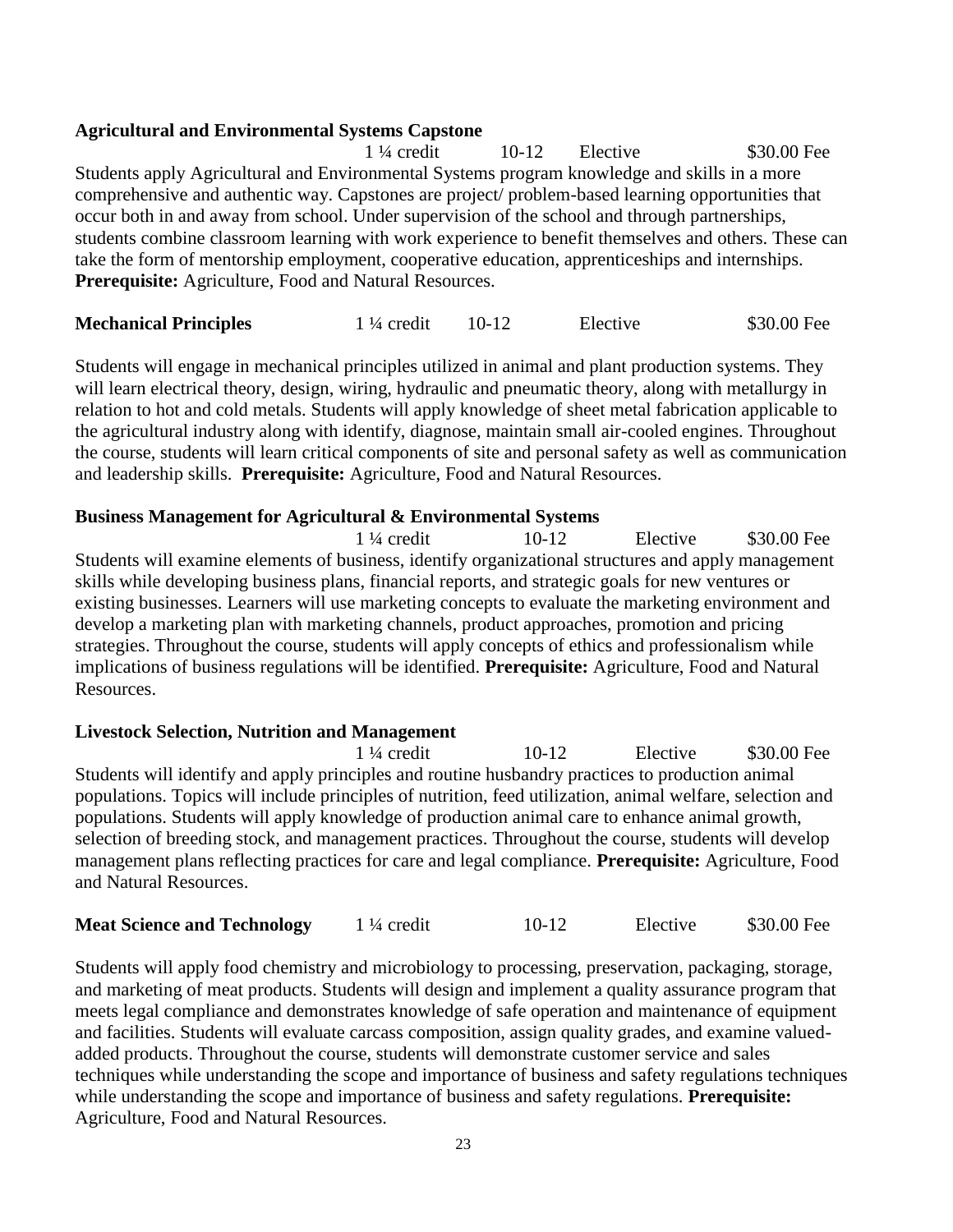| <b>Energy Systems Management</b> | $1\frac{1}{4}$ credit | $10-12$ | Elective | \$30.00 Fee |
|----------------------------------|-----------------------|---------|----------|-------------|
|----------------------------------|-----------------------|---------|----------|-------------|

Students will apply basic principles of energy accounting, thermodynamics and heat transfer, energy conversion and efficiency to heating, power generation and transportation. Students will apply the principles and practices related to managing renewable and non-renewable energy resources. Throughout this course, future energy scenarios are investigated, with a focus on prompting the use of renewable energy resources and technologies. **Prerequisite:** Agriculture, Food and Natural Resources.

#### **Environmental Science for Agriculture and Natural Resources**

1 ¼ 10-12 Elective \$30.00 Fee Students will study relationships between organisms and their environment. Principles of biogeochemical cycles, air-water-land relationships, non-point pollution, and wetlands will be applied. Students will examine fundamentals of resource development, agriculture sustainability, energy needs, and pollution control. They will analyze and interpret data gathered from studies on the ecosystem. Throughout this course, students will develop responses to environmental problems and develop management strategies for responsible conservation and resource development. **Prerequisite:** Agriculture, Food and Natural Resources.

#### **FOREIGN LANGUAGE**

| Spanish I | l credit | $9-12$ | Elective | \$10.00 Fee |
|-----------|----------|--------|----------|-------------|
|           |          |        |          |             |

In Spanish I students begin to develop the ability to speak, listen, read and write in Spanish. Students will learn to speak and write using short sentences, which contain learned vocabulary. They will also be able to understand Spanish when it is spoken in short, simple phrases and sentences. In addition, they will be able to read brief texts in Spanish. The culture, customs and geography of Spanish speaking countries will be studied. \*This is an NCAA approved course\* **Prerequisite:** High school students need to have a "C" or better in English prior to enrolling in Spanish I. Students enrolling in Spanish I as 8<sup>th</sup> grader must meet 4 out of 5 established criteria including ELA grades, STAR/AR/OST test scores, and teacher recommendations.

| <b>Spanish II</b> | credit | 10-12 | Elective | \$10.00 Fee |
|-------------------|--------|-------|----------|-------------|
|-------------------|--------|-------|----------|-------------|

In Spanish II students will be expanding their study of the Spanish language through the use of more in-depth vocabulary and grammar. Students will participate in simple conversations dealing with familiar topics. They will continue to expand their reading and listening skills in Spanish. Students will also be exposed to more aspects of the culture, customs, people and geography of the Spanish speaking countries. \*This is an NCAA approved course\* **Prerequisite:** Students must have earned a "C" or better in Spanish I or have instructor approval to be eligible to take Spanish II

| <b>Spanish III</b> | credit |  | Elective | \$10.00 Fee |
|--------------------|--------|--|----------|-------------|
|--------------------|--------|--|----------|-------------|

Spanish III will offer more of a challenge to students who wish to expand their study of the Spanish language. Students will be able to initiate and sustain conversations by using more complex vocabulary, questions, and responses. At this level of language study more emphasis will be placed on the reading and writing of the language. Study of the customs, culture, famous people and geography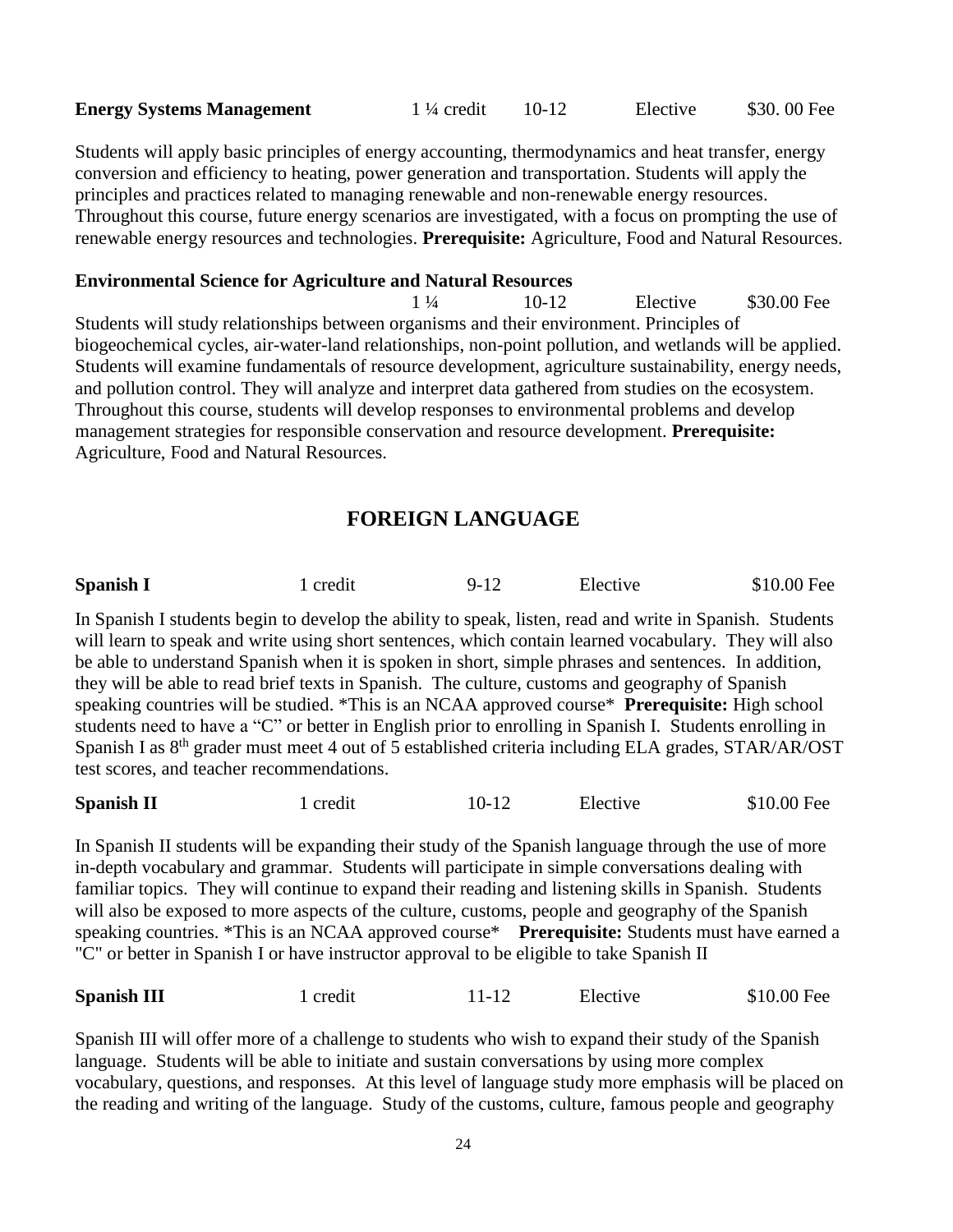of the Spanish speaking countries will continue. \*This is an NCAA approved course\* **Prerequisite:**  Students must have earned a "C" or better in Spanish II or have instructor approval to be eligible to take Spanish III.

| <b>Spanish IV</b> | credit | Elective | \$10.00 Fee |
|-------------------|--------|----------|-------------|
|                   |        |          |             |

In Spanish IV emphasis will be placed on using Spanish to communicate with others in a variety of situations using learned vocabulary and grammatical structure. Grammar will continue to be studied at an advanced level. Hispanic literature and history may be introduced at this level. Individual reports and presentations will be part of the study of the culture and customs of the Spanish speaking countries. \*This is an NCAA approved course\* **Prerequisite:** Students must have earned a "C" or better in Spanish III or have instructor approval to be eligible to take Spanish IV.

#### **FINE ARTS**

| <b>Art I: Studio Foundations</b> | $\frac{1}{2}$ credit |  | Elective | \$15.00 Fee |
|----------------------------------|----------------------|--|----------|-------------|
|----------------------------------|----------------------|--|----------|-------------|

In this course students will explore the art elements through experimentation with a variety of media and techniques. The areas covered are drawing, painting, sculpture, ceramics and Art history, Art Criticism, and Aesthetics. **Prerequisite**: None

| <b>Art II: Studio Foundations</b> | $\frac{1}{2}$ credit |  | Elective | \$15.00 Fee |
|-----------------------------------|----------------------|--|----------|-------------|
|-----------------------------------|----------------------|--|----------|-------------|

Students will explore themes and subject matter in this class. They will use media such as digital photography, charcoal, pastels, printmaking, and water-based media. Not completing projects will make a student ineligible for Art III. **Prerequisite:** Art I

| <b>Art III: Studio Art Portfolio Development</b> |  |  | 1 credit 11-12 Elective | \$30.00 Fee |
|--------------------------------------------------|--|--|-------------------------|-------------|
|--------------------------------------------------|--|--|-------------------------|-------------|

Students in this year long course will begin building a portfolio of work while exploring diverse media. The portfolio created in Art III will demonstrate breadth; competency in a variety of areas including painting, drawing, printmaking, mixed media, and sculpture. Art III will run in conjunction with Art IV. **Prerequisite:** Successful completion of 1 ½ Visual Art Credits with an average of 88% or higher and/or with instructor permission (based on previous artwork completed).

| <b>Art IV: Studio Art Portfolio Development</b> | 1 credit | $11 - 12$ |  | Elective \$30.00 Fee |
|-------------------------------------------------|----------|-----------|--|----------------------|
|-------------------------------------------------|----------|-----------|--|----------------------|

This course is designed for the student who plans to pursue a career in the arts. It will stress creativity, technique, personal style portfolio development and expression through 2 & 3-dimensional art. **Prerequisite**: Successful completion of 2  $\frac{1}{2}$  Visual Art Credits (which includes Art III) with an average of 88% or higher and/or with instructor permission (based on previous artwork completed).

**Drawing**  $\frac{1}{2}$  credit  $\frac{9-12}{2}$  Elective \$15.00 Fee

Emphasis is on drawing with traditional media. In this course, students will use a variety of media, such as pencil, ink, charcoal and pastel. Through studio projects, students will develop fundamental skills drawing from observation. **Prerequisite**: Art I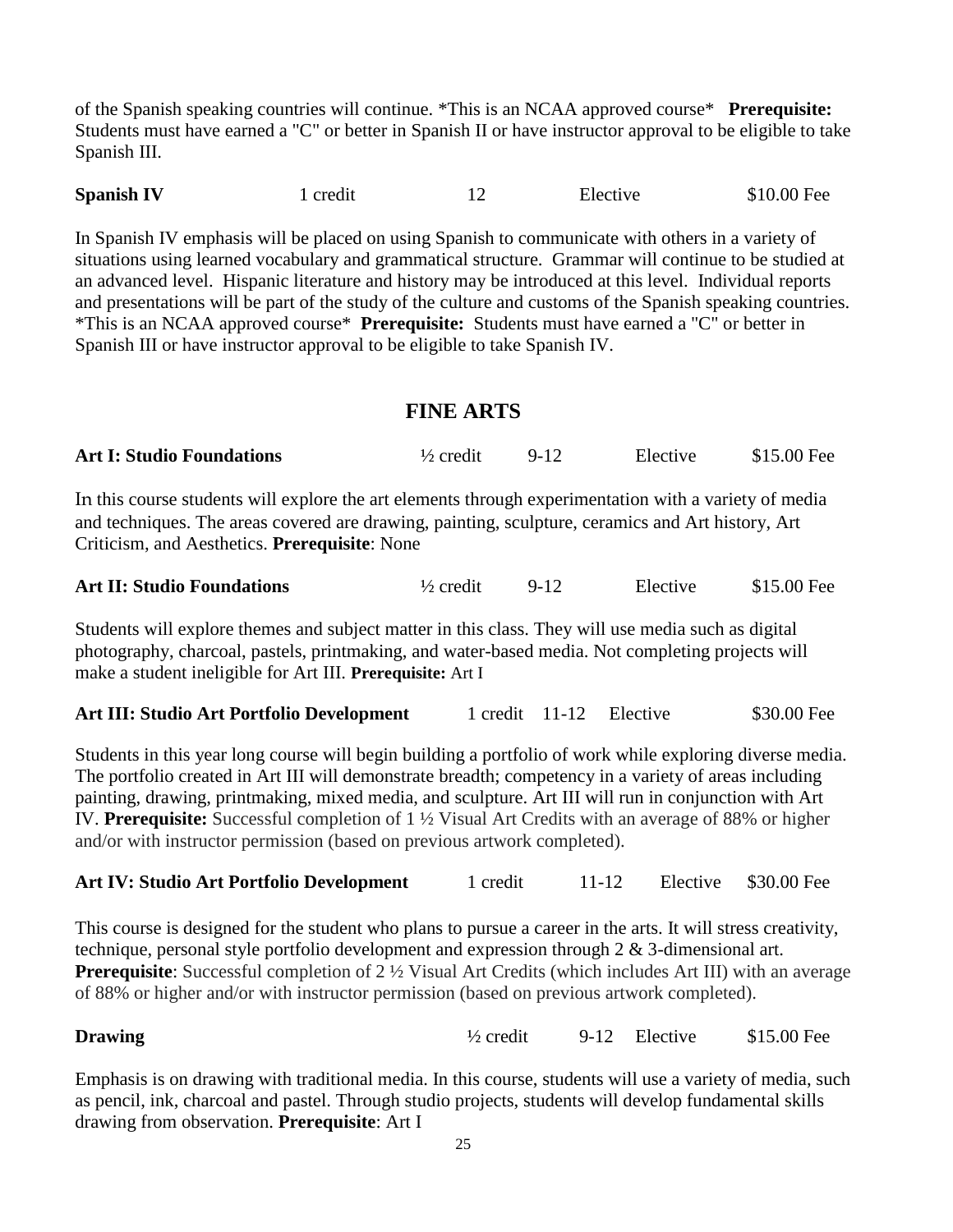| <b>Digital Media</b>                                                                                                                                                                                                                                                                                                                                                                                                                                                                                                                               | $\frac{1}{2}$ credit |        | 9-12 Elective | \$15.00 Fee |  |
|----------------------------------------------------------------------------------------------------------------------------------------------------------------------------------------------------------------------------------------------------------------------------------------------------------------------------------------------------------------------------------------------------------------------------------------------------------------------------------------------------------------------------------------------------|----------------------|--------|---------------|-------------|--|
| This course is intended to engage student learning in the field of Digital Media with career based<br>projects. Three specific competencies or skill sets will be covered: Graphic Design, Digital<br>Photography, and Web Design. Prerequisite: Art 1                                                                                                                                                                                                                                                                                             |                      |        |               |             |  |
| 3D Art                                                                                                                                                                                                                                                                                                                                                                                                                                                                                                                                             | $\frac{1}{2}$ credit | $9-12$ | Elective      | \$20.00 Fee |  |
| This is an introductory course in the art of designing and producing 3-dimensional objects. The course<br>will be broken down into 2 parts. Ceramics - explore the various techniques of forming clay such as<br>pinching, coiling, slab building, and a combination of these techniques. Sculpture - Emphasis is placed<br>on the four sculptural techniques of addition, su3btraction, substitution and manipulation. Students will<br>explore and use a variety of sculptural media, such as wood, clay and stone. Prerequisite: Art 1          |                      |        |               |             |  |
| <b>Painting</b>                                                                                                                                                                                                                                                                                                                                                                                                                                                                                                                                    | $\frac{1}{2}$ credit | $9-12$ | Elective      | \$20.00 Fee |  |
| Students will be exposed to a variety of media, such as watercolor, tempera, acrylics and oils. Through<br>this experience students will gain an appreciation and understanding of this discipline. Prerequisite:<br>Art 1                                                                                                                                                                                                                                                                                                                         |                      |        |               |             |  |
| <b>Chorus</b>                                                                                                                                                                                                                                                                                                                                                                                                                                                                                                                                      | 1 credit             | $9-12$ | Elective      | No Fee      |  |
| High school chorus will help the student to develop the lifelong skills of singing in tune, following<br>written music, sight reading, and understanding music notation. The choir sings a variety of musical<br>styles. The choir usually performs three to five concerts a year at the<br>discretion of the director. Students have the opportunity to participate in solo/ensemble contest in<br>the Spring, although this is not required. Students are required to attend all full group<br>performances. No previous experience is required. |                      |        |               |             |  |
| <b>Piano</b>                                                                                                                                                                                                                                                                                                                                                                                                                                                                                                                                       | 1 credit             | $9-12$ | Elective      | No Fee      |  |
| Piano Class is for students who desire to learn the essential elements of music as it relates to piano<br>performance. Students will be taught proper hand position, music notation, music terminology,<br>improvisation skills, and expressive performance considerations. Students will have the option of<br>taking a piano solo to the OMEA Solo/Ensemble Contest in February. All levels are welcome. No<br>previous experience playing the piano is required.                                                                                |                      |        |               |             |  |
| <b>Band</b>                                                                                                                                                                                                                                                                                                                                                                                                                                                                                                                                        | 1 credit             | $9-12$ | Elective      | \$14.00 fee |  |
| The goal of the high school band is to broaden students' musical experience and provide growth in                                                                                                                                                                                                                                                                                                                                                                                                                                                  |                      |        |               |             |  |

appreciation of music through participation. The year is divided into marching and concert band activities. The marching band travels to all football games, parades, and participates in music festivals. The main objectives in concert band are to perform and perfect musicianship and to study a wide variety of band literature. Several concerts are performed for the public and solo work is encouraged. Band is open to all capable students. Students are required to attend all concert band and marching band performances.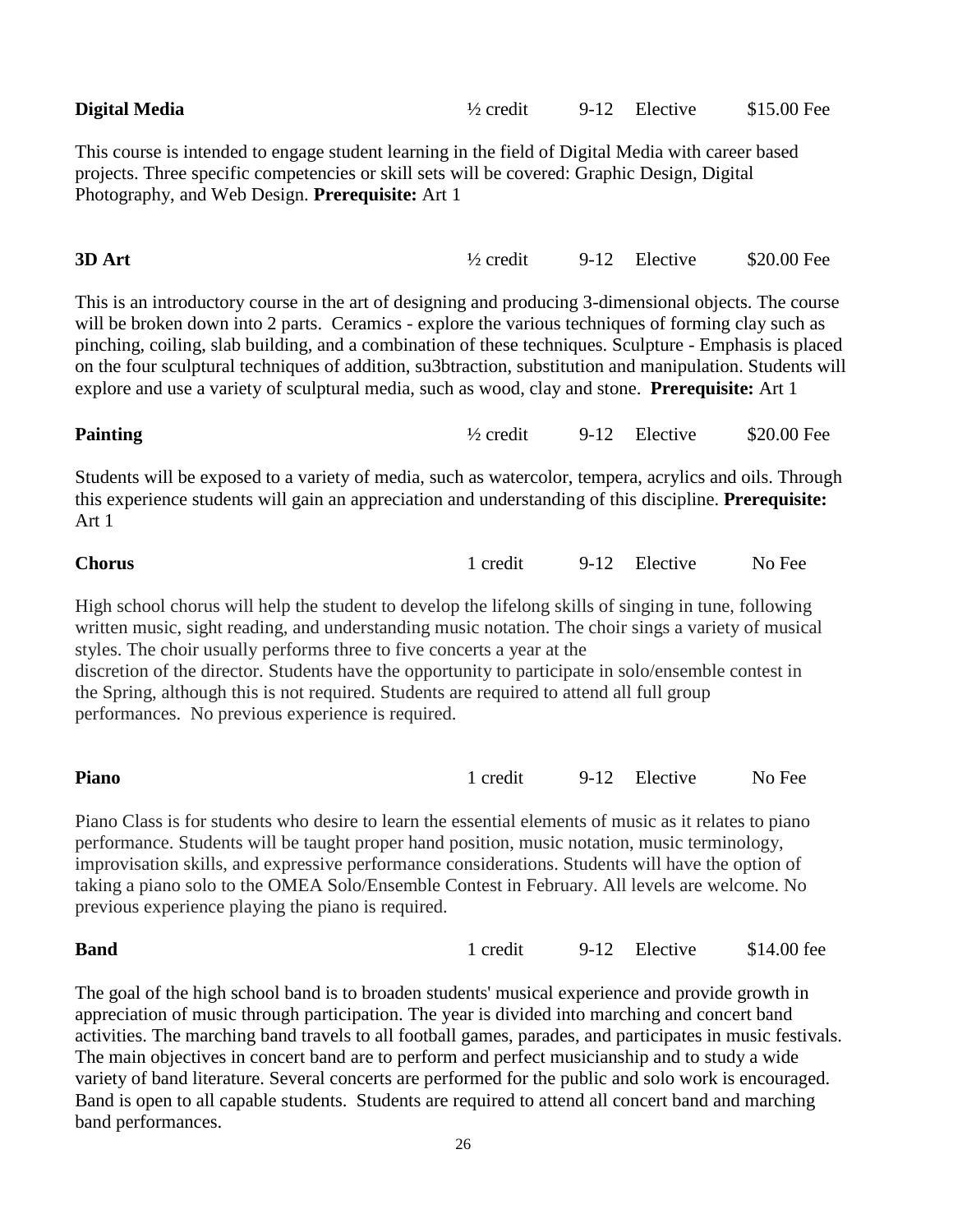| <b>Jazz Band</b>                                                                                                                                                                                                                                                                                                                                                                                                                                                                                                                                                                      | 1 credit 9-12 Elective |  | No Fee |
|---------------------------------------------------------------------------------------------------------------------------------------------------------------------------------------------------------------------------------------------------------------------------------------------------------------------------------------------------------------------------------------------------------------------------------------------------------------------------------------------------------------------------------------------------------------------------------------|------------------------|--|--------|
| Jazz band is for those students who enjoy creativity and learning different styles of music. In jazz band<br>students will learn how to play Latin, funk, swing, ballads, and jazz waltzes. Students will also learn<br>how to improvise and read chord changes. The class is open to students who play saxophone, trumpet,<br>trombone, guitar, bass guitar or string bass, piano, and drum set. It is not necessary but strongly<br>encouraged that students have participated in band. Students will perform at concerts here in<br>McComb, community events, and music festivals. |                        |  |        |
|                                                                                                                                                                                                                                                                                                                                                                                                                                                                                                                                                                                       |                        |  |        |

**Music Theory and Composition** 1 credit 10-12 Elective \$13.00 Fee

Music Theory and Composition is for those students who enjoy musical activities (Band, Choir, Private Lessons etc.) and wish a more in-depth study. The course will deal with the mechanics of writing and arranging music. It is highly recommended that a student have basic musical knowledge gained from band, choir or other private study in music. Please see the band director if you have questions. This class is a good choice if one is planning to take music courses in college.

| <b>Yearbook</b><br>credit | Elective | No Fee |
|---------------------------|----------|--------|
|                           |          |        |

Yearbook is a beginning journalism course designed to teach all aspects of journalistic writing by the creation of the high school yearbook. Through learning to effectively write in a journalistic style, your overall writing skills will be improved in all aspects of educational writing. Lastly, in this course you will learn to deal with deadlines, independent working skills, web and computer design, editing skills, and working together as one member of a cooperatively working group. Through this working environment, you will obtain many life skills such as overseeing small groups on projects, being an effective leader, utilizing your creativity, and learning to think critically and plan new and exciting ideas. **Prerequisite:** Student must have instructor approval to take this course.

### **HEALTH AND PHYSICAL EDUCATION**

| \$5.00 fee |
|------------|
|            |

The purpose of physical education is to provide experience in team and individual activities, which can be carried over into leisure time activities after the students, leave school. Other objectives of the program include helping the student maintain physical fitness as well as an appreciation for sportsmanship, cooperation, and self-discipline. Some of the team and individual activities in the class are volleyball, softball, basketball, pickleball, badminton, croquet, trac-ball, table tennis, and weight lifting, usage of fitness center, bowling and golf.  $8<sup>th</sup>$  grade students enrolled in P.E. will receive high school credit.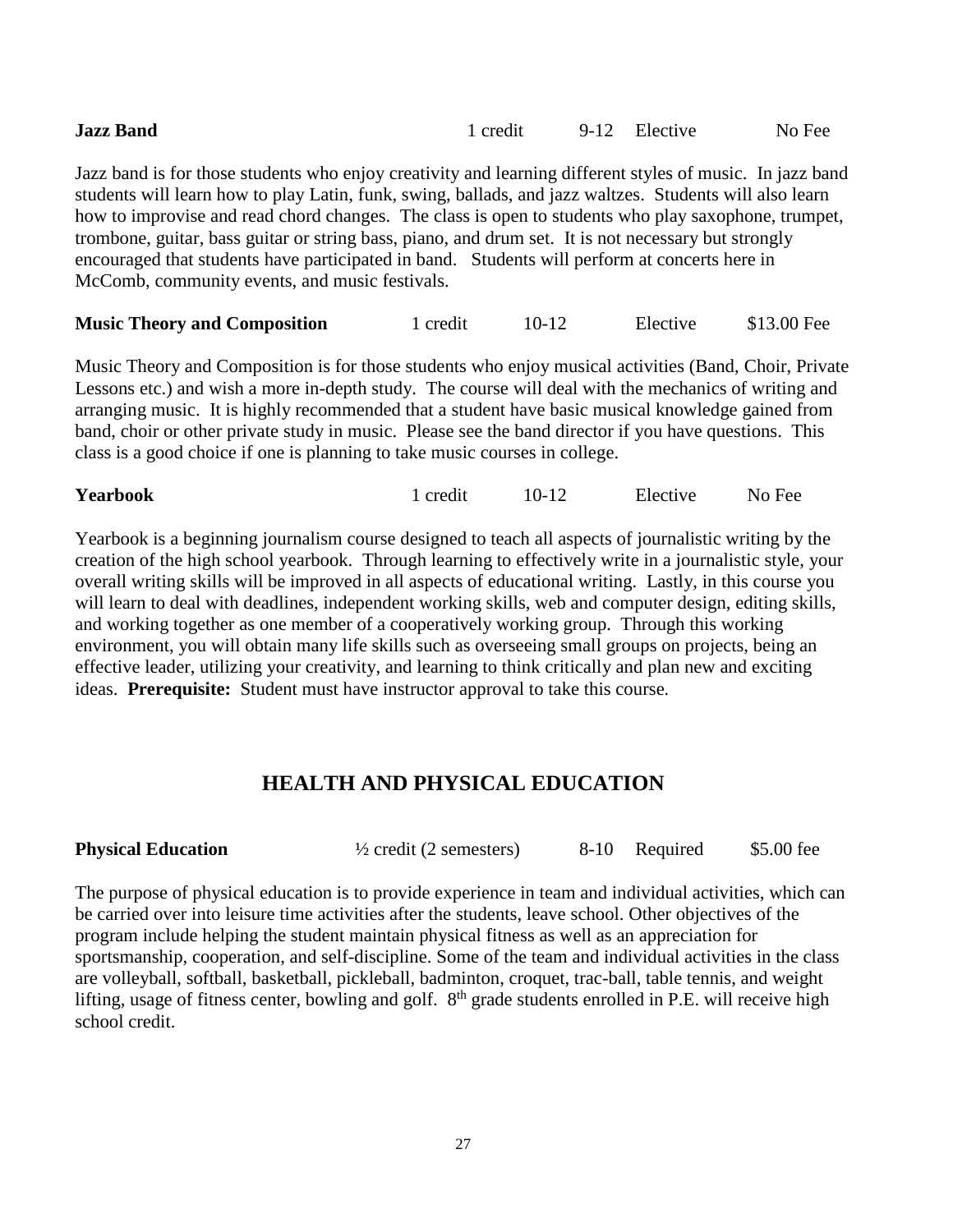| Required No Fee |
|-----------------|

The primary goal for health is to teach fundamental functions of the body, and to instill the importance of keeping our body and mind healthy. Topics covered in this course will be First Aid and CPR, Over the Counter and prescriptions drugs and how to use them properly, Illegal drugs and Alcohol and the effects it has on the body, sex education and Nutrition and Exercise. The students will also study local, state, and federal health agencies, and how they relate to our everyday health and wellbeing. 8<sup>th</sup> grade students enrolled in Health will receive high school credit.

| <b>Personal Wellness</b> | $\frac{1}{2}$ credit (1 semester) | Required | No Fee |
|--------------------------|-----------------------------------|----------|--------|
|                          |                                   |          |        |

In this course, students will analyze personal physical, emotional, social and intellectual growth for a healthy lifestyle. An emphasis will be placed on lifespan wellness by managing stress through relaxation, physical activity and sleep. Additional topics will include problem-solving, work ethics, nutritional and food selections, family dynamics, human growth development, mental health management, personal hygiene and preparing for emergency medical situations.

| <b>Weight Lifting 1</b> | $\frac{1}{2}$ credit | $10-12$ | Elective | \$5.00 Fee |
|-------------------------|----------------------|---------|----------|------------|
|-------------------------|----------------------|---------|----------|------------|

This course is designed to further develop the advancement of weight training. This course will be covering the development of personal weight training, strength, power, speed and endurance programs. Students will be instructed on major core lifts, and is not limited to sport specific lifts, running, plyometric and agility improvement activities. The Bigger, Faster, Stronger program will be used as the base lifting module. This course can be repeated for credit. Students must earn an 80% or higher in weight lifting 1 and have instructor approval to continue in weight lifting.

# **EDUCATIONAL OPTIONS**

McComb High School provides educational options to students who have specialized needs and interests. Educational options are defined as experiences or activities, which are provided in accordance with board policy to supplement the regular school program. Such options will include:

- 1. CORRESPONDENCE COURSE—Systematic instruction between a pupil and instructor in accordance with board policy. A certificated teacher is required to monitor pupil performance in a correspondence course.
- 2. INDEPENDENT STUDY—An educational activity involving advanced or in depth work by the individual pupil under the direction of a certificated member of the school staff in accordance with board policy.
- 3. MENTOR PROGRAM—An educational activity including advanced or in depth work by an individual pupil in accordance with board policy under the direction of a non-certificated individual. Mentors shall be individuals selected in accordance with board approval and subject to parental approval.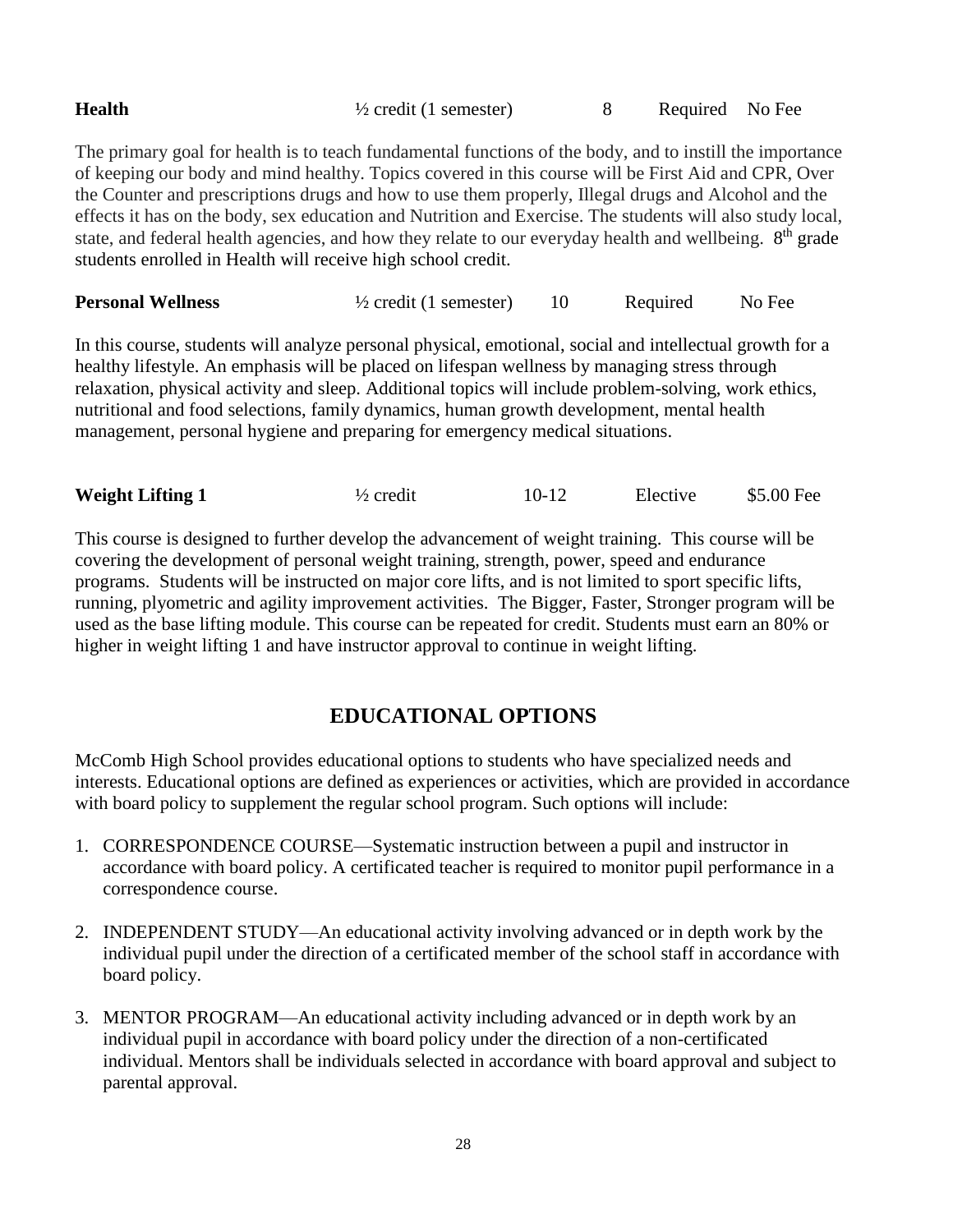- 4. TUTORIAL PROGRAM—An educational activity involving work by an individual pupil under the direction of a certificated teacher in accordance with board policy.
- 5. COLLEGE CREDIT PLUS PROGRAM—Has been established to permit high school students in grades seven through twelve to earn college and/or high school graduation credit through the successful completion of college courses. The program is intended to provide opportunities for appropriately qualified high school students to experience course work at the college or university level. Students who are interested in participating in this program must come to a mandatory meeting with their parents. This meeting is held in February each year. At this group meeting, students and parents will learn about possible risks and benefits for participating in this option. After this meeting, parents must sign a form indicating that they intend for their student to pursue this option. Applications must be completed and sent to the college with a transcript and course selection form. Students must meet admissions criteria at the college he/she wishes to attend. Any student admitted to a course by an institution of higher education will be expected and required to perform at the same level as the institution's regular students. If a student fails, or fails to complete a course through the formal class drop process, nonattendance, or any other reason unacceptable to the school district or college, the financial obligation for that course will default to the student and parents.
- 6. COLLEGE CREDIT PLUS: DUAL ENROLLMENT—Available to qualified students, is an option where students can take college-level classes at their home school environment, taught by MBHS staff, through a partnership with area colleges and universities. The D.E. program offers students the opportunity to take classes at MHS for high school and college credit. In order to receive college credit, students must apply to and be accepted by the university. Due to changing requirements, dual enrollment courses may not be offered each year, depending on the school's ability to meet the requirements. \*Families who are interested in using this option must attend the group meeting to discuss the risks/benefits of enrolling in this program and follow procedures similar to the option outlined in Option 5.
- 7. EARLY GRADUATION—An educational option available to students wishing either to enter a highly competitive job market, go on to further their education early, or other reasons as approved by the administration. The final responsibility regarding early graduation must remain with the parents, and as a result, the parents are fully accountable for their child's success or failure as a result of shortening the four years of high school. A formal request for early graduation must be submitted in writing by the parent to the principal by November  $1<sup>st</sup>$  of the school year in which the student wishes to graduate.
- 8. EXTRA-GUIDED LEARNING EXPERIENCE—An educational option for students wishing to be excused from school for a part-time learning experience during school hours. Evidence of a "Guided Learning Experience" must be shown.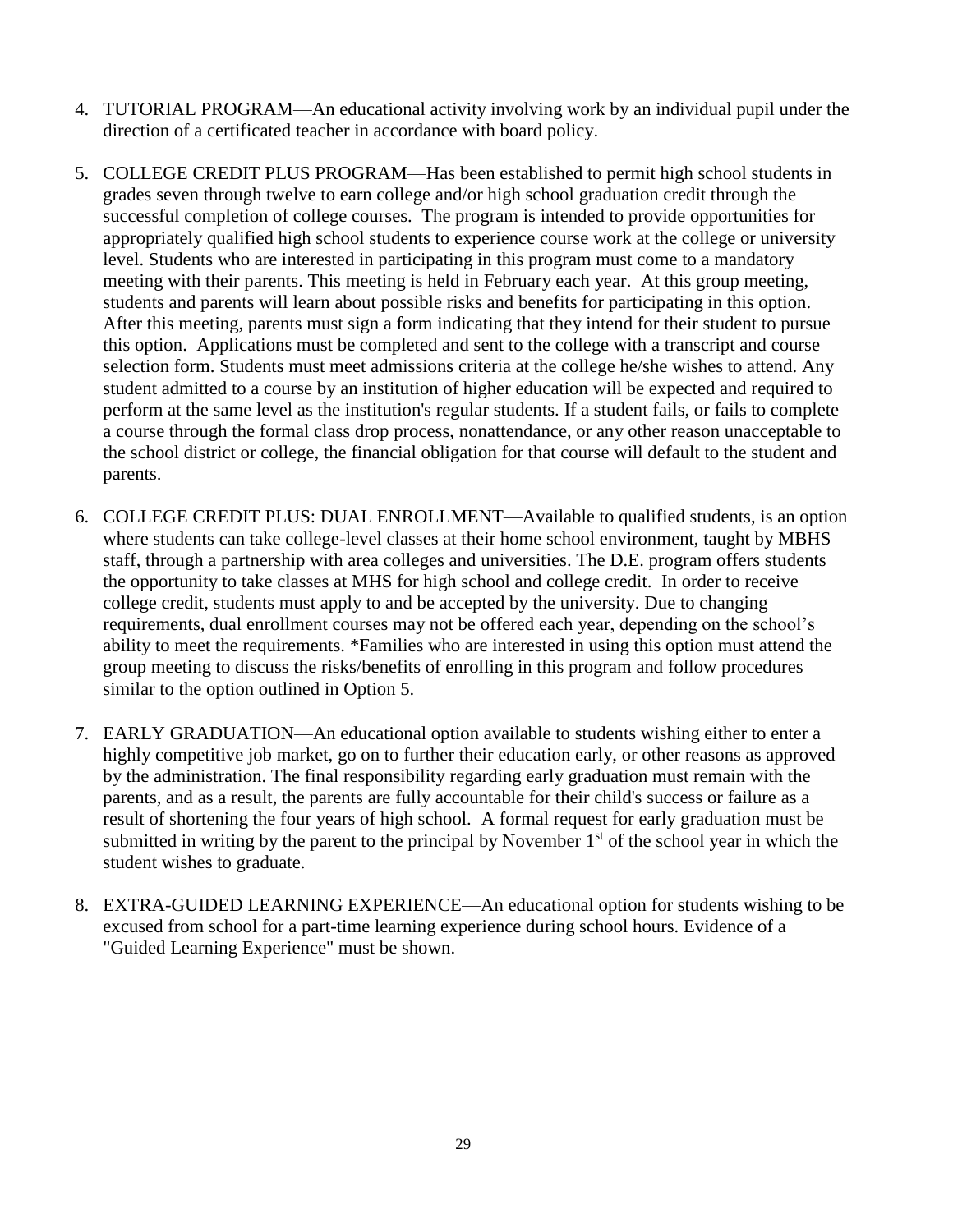# **Graduation Checklist**

## 4 English Credits

| English 9 | English 10 | English 11 | English 12 |
|-----------|------------|------------|------------|
|           |            |            |            |
|           |            |            |            |
|           |            |            |            |

# .5 PE Credit (.25 Each)



# .5 Health Credit



#### 4 Math Credits

|           | ---      |  |
|-----------|----------|--|
| Algebra 1 | Geometry |  |
|           |          |  |
|           |          |  |
|           |          |  |

# 3 Science Credits

| Phys. Sci. | <b>Biology</b> |  |
|------------|----------------|--|
|            |                |  |
|            |                |  |
|            |                |  |

# 3 Social Studies Credits

| US Hist 1/World | US. Hist II | Government/Financial<br>Literacy and Economics |
|-----------------|-------------|------------------------------------------------|
|                 |             |                                                |

## 5 Elective Credits

| 1 fine art |  |
|------------|--|
|            |  |
|            |  |
|            |  |